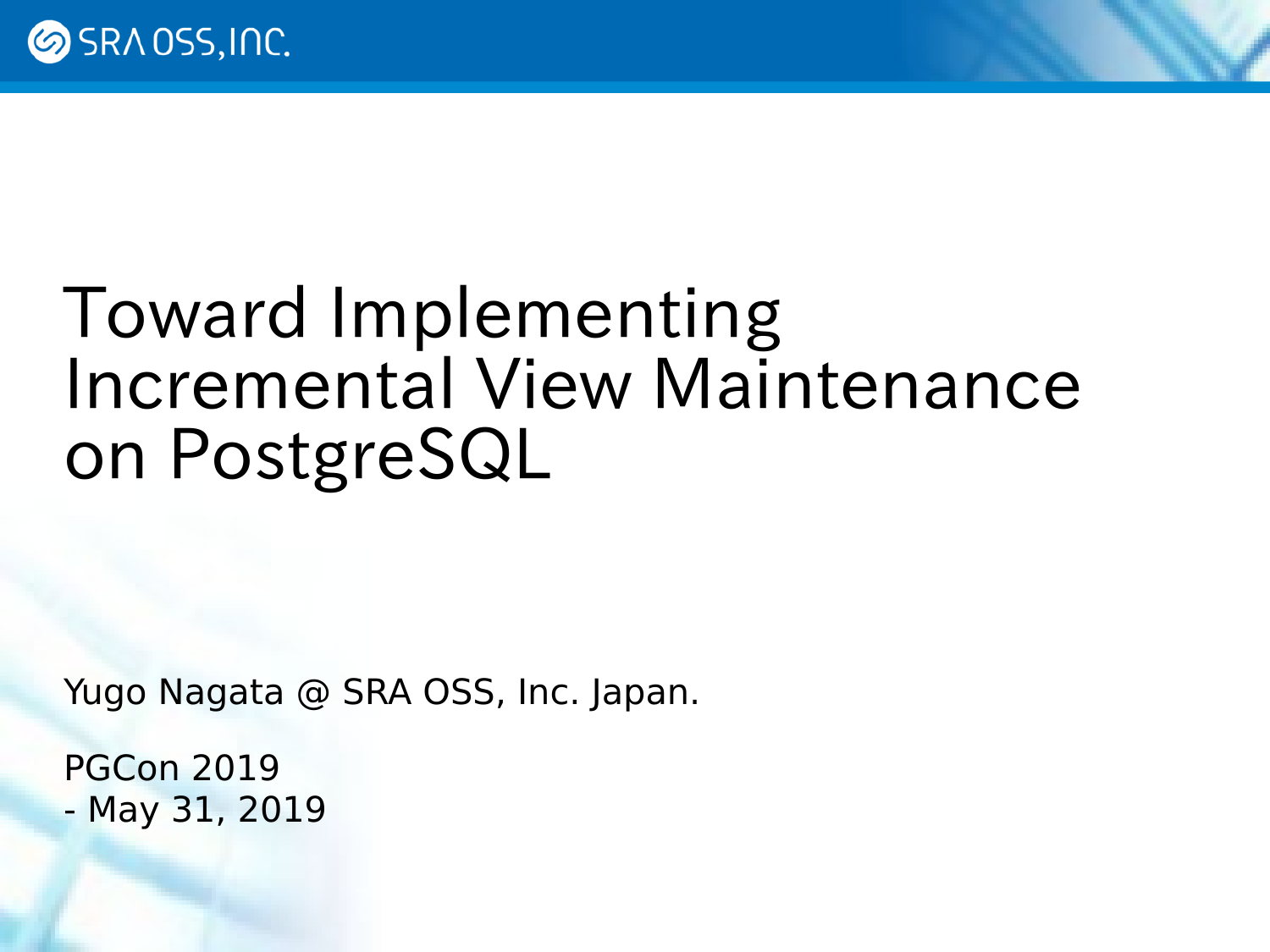

#### Who am I

- Yugo Nagata
	- Engineer at SRA OSS, Inc. Japan
- PostgreSQL experiences
	- Technical support
	- consulting
	- Education
	- R&D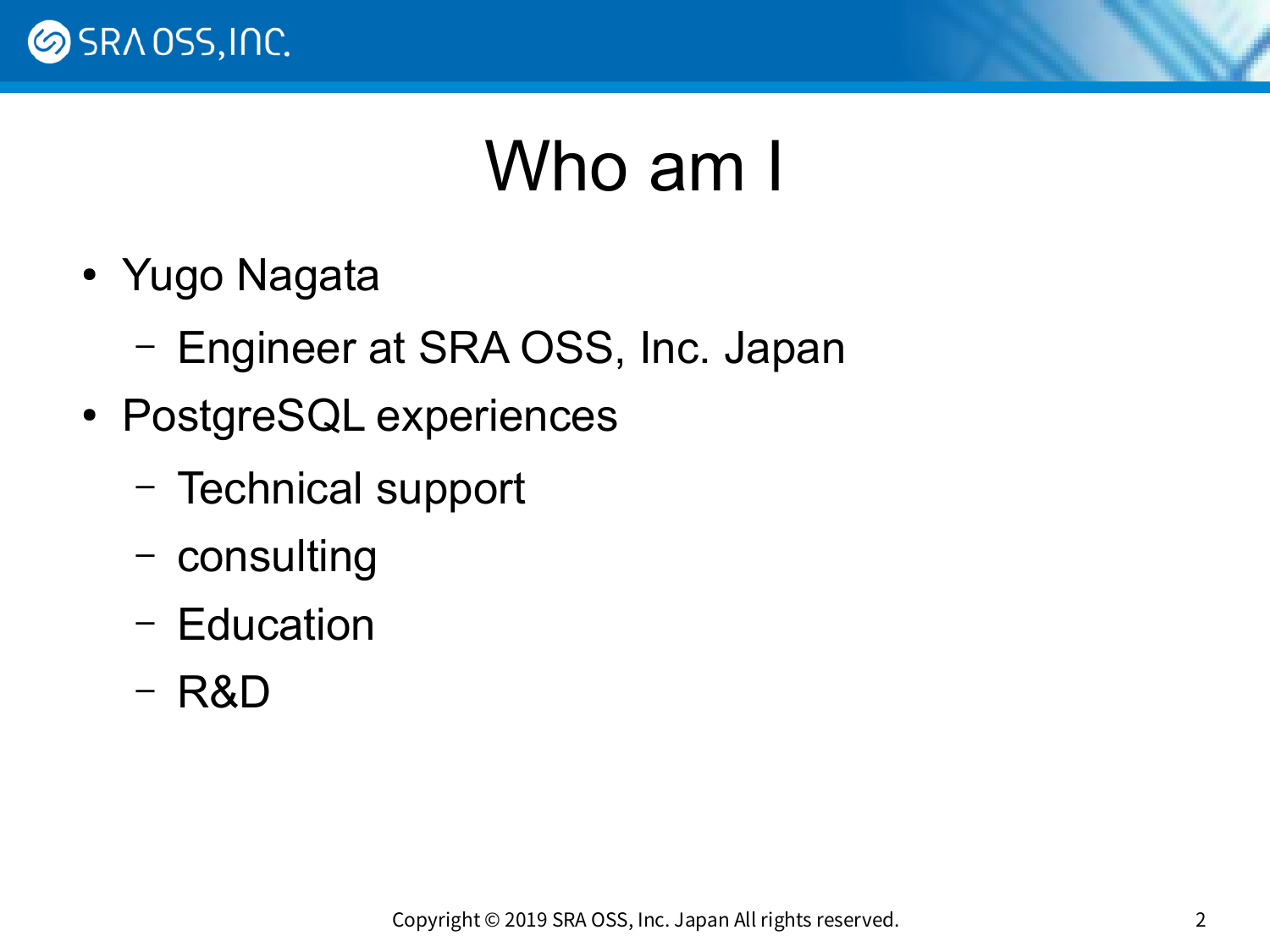

## Outline

- Introduction
	- Views and materialize views
	- Incremental View Maintenance (IVM)
- Implementing IVM on PostgreSQL
	- What to be considered to implement IVM
	- Work-in-Progress patch
	- How it works
- Examples
	- Performance Evaluation
- Discussions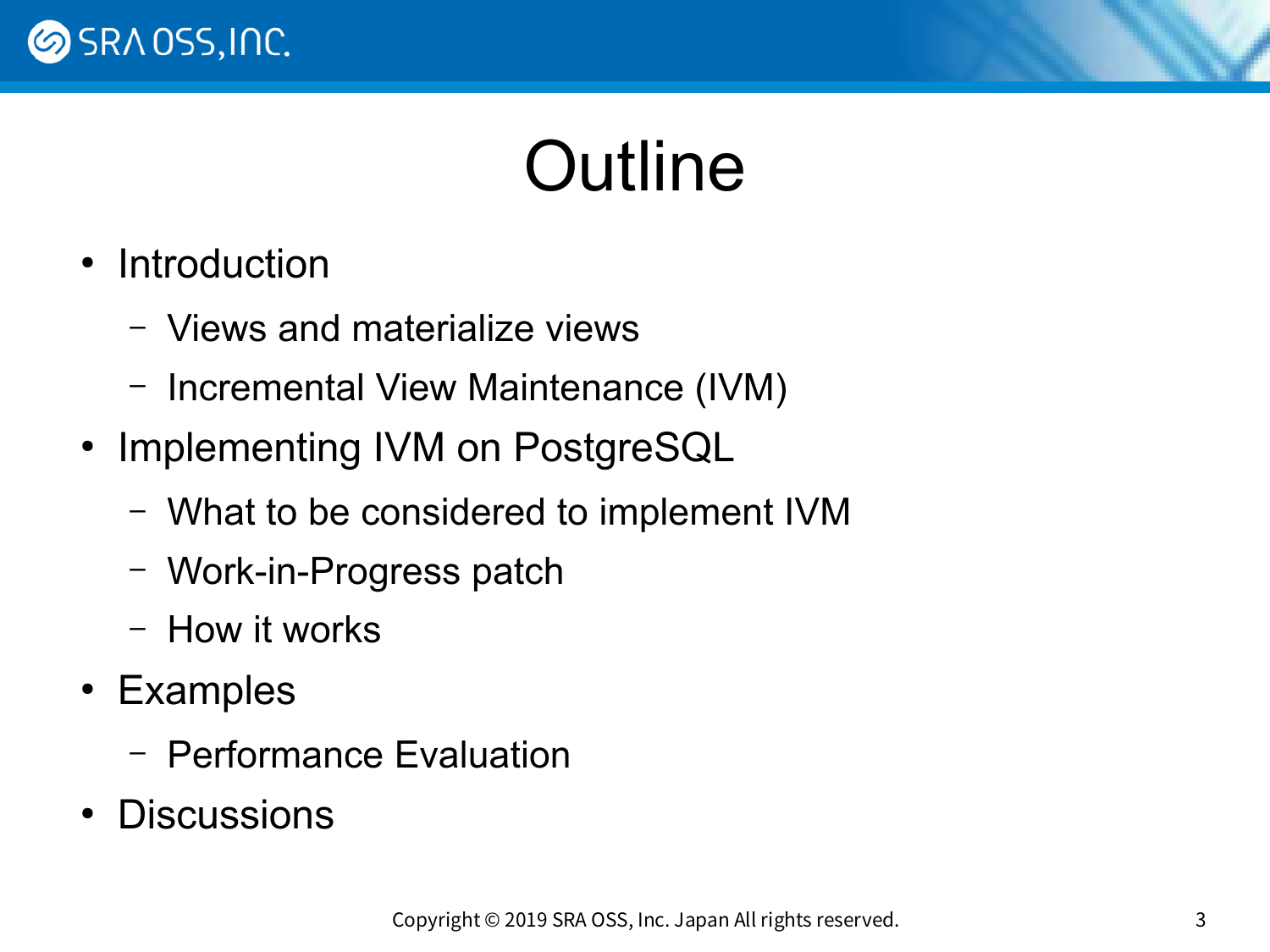

## What is Incremental View Maintenance (IVM)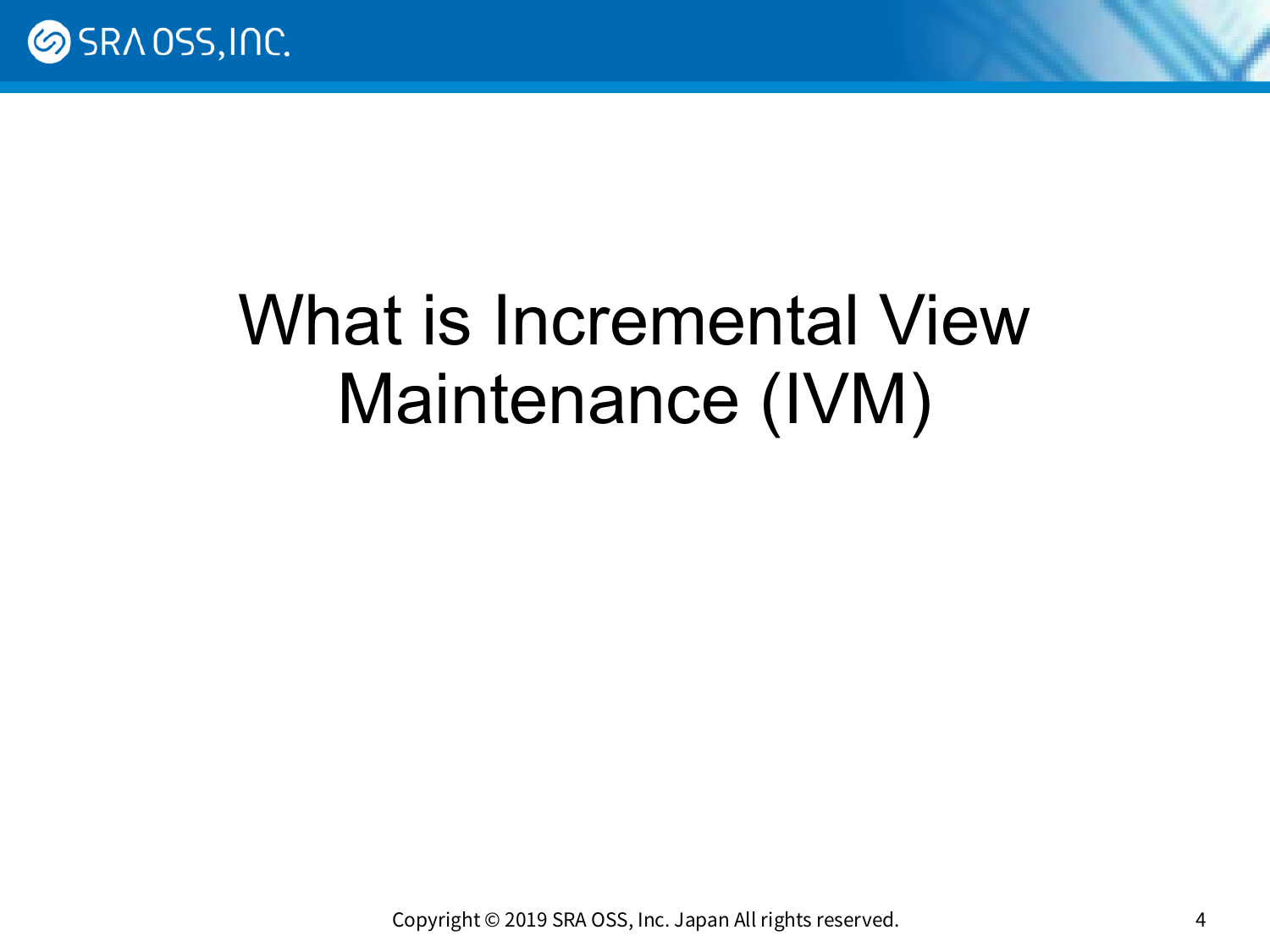**SRAOSS, INC.** 

#### Views

| CREATE VIEW V AS               |
|--------------------------------|
| SELECT device_name, pid, price |
| FROM devices d                 |
| JOIN parts p                   |
| ON $d.pid = p.pid$ ;           |

- A view is a virtual relation defined by a query on base tables.
	- Only the definition query is stored.
- The result is computed when a query is issued to a view. Table data Table data

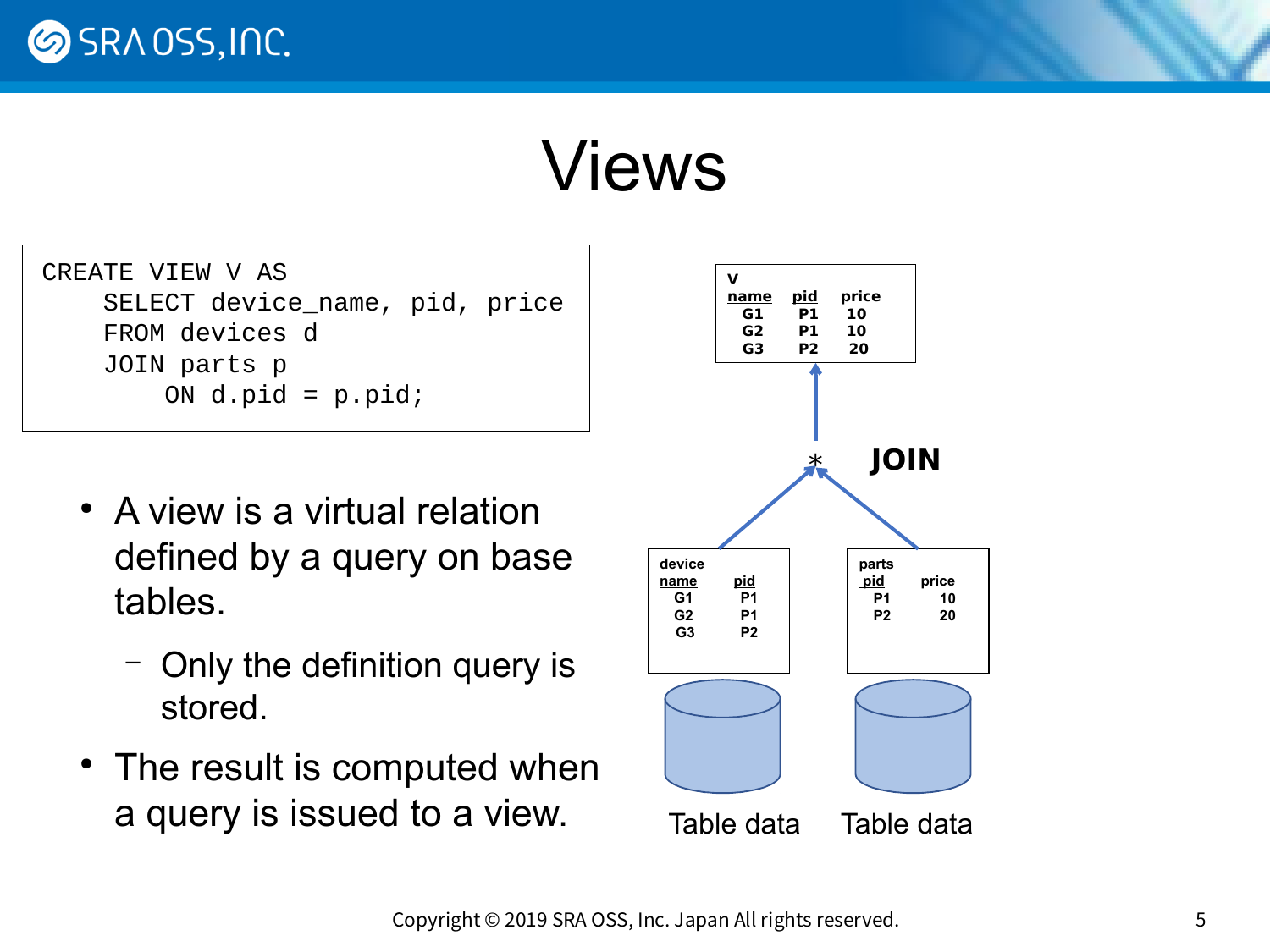**SRAOSS, INC.** 

#### Materialized Views

CREATE MATERIALIZED VIEW V AS SELECT device\_name, pid, price FROM devices d JOIN parts p ON  $d$ .pid =  $p$ .pid;

- Materialized views persist the results in a table-like form.
- No need to compute the result when a query is issued.
	- Enables faster access to data.
- The data is not always up to date.
	- Need maintenance.

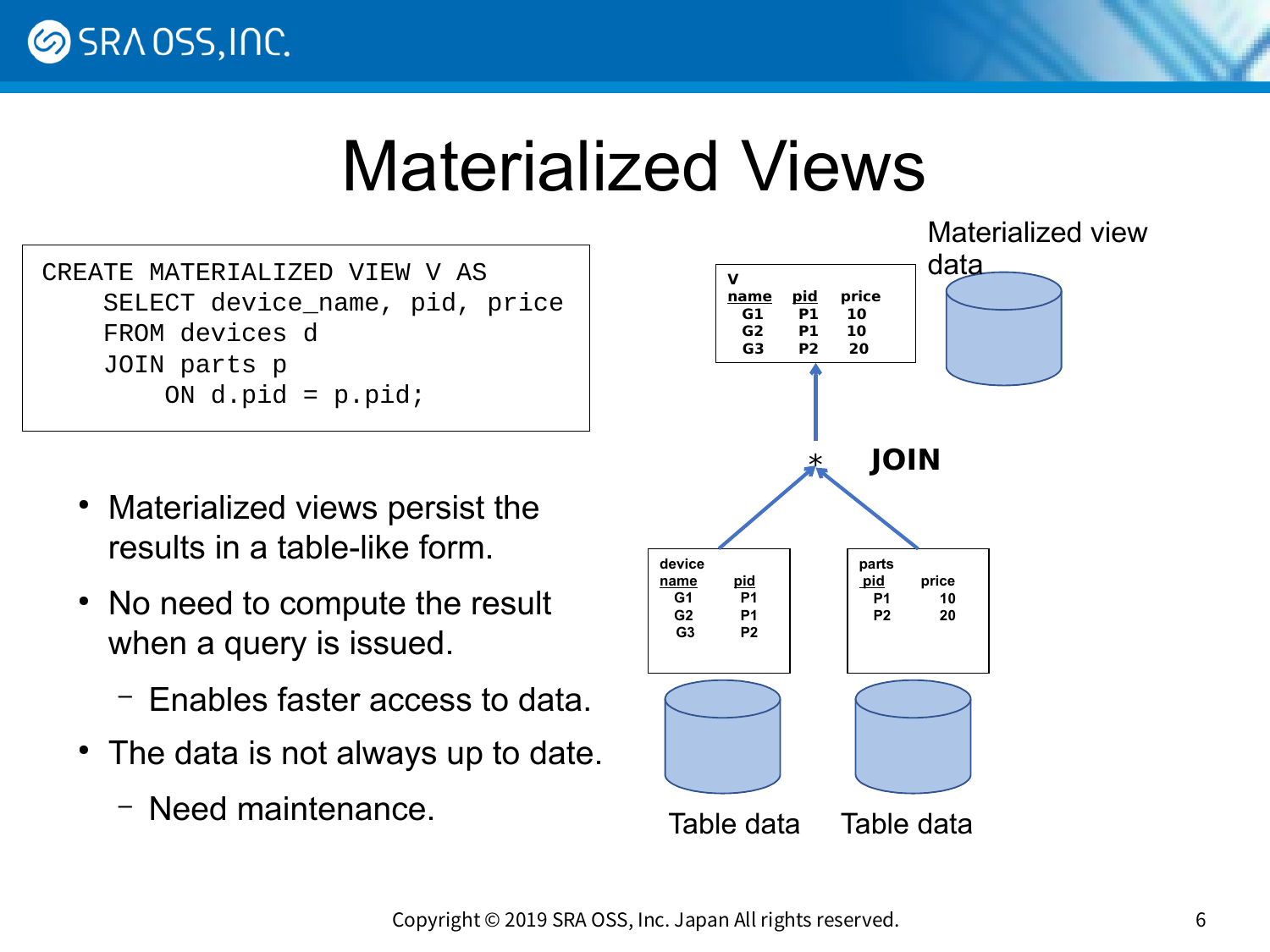## Creating Materialized Views

CREATE MATERIALIZED VIEW V AS SELECT device\_name, pid, price FROM devices d JOIN parts p ON  $d$ .pid =  $p$ .pid;

- The data of a materialized view is computed at definition time.
	- This is similar to "CREATE TABLE AS" statement.
	- The result of the definition query is inserted into the materialized view.
- Need maintenance to keep consistency between the materialized data and base tables.

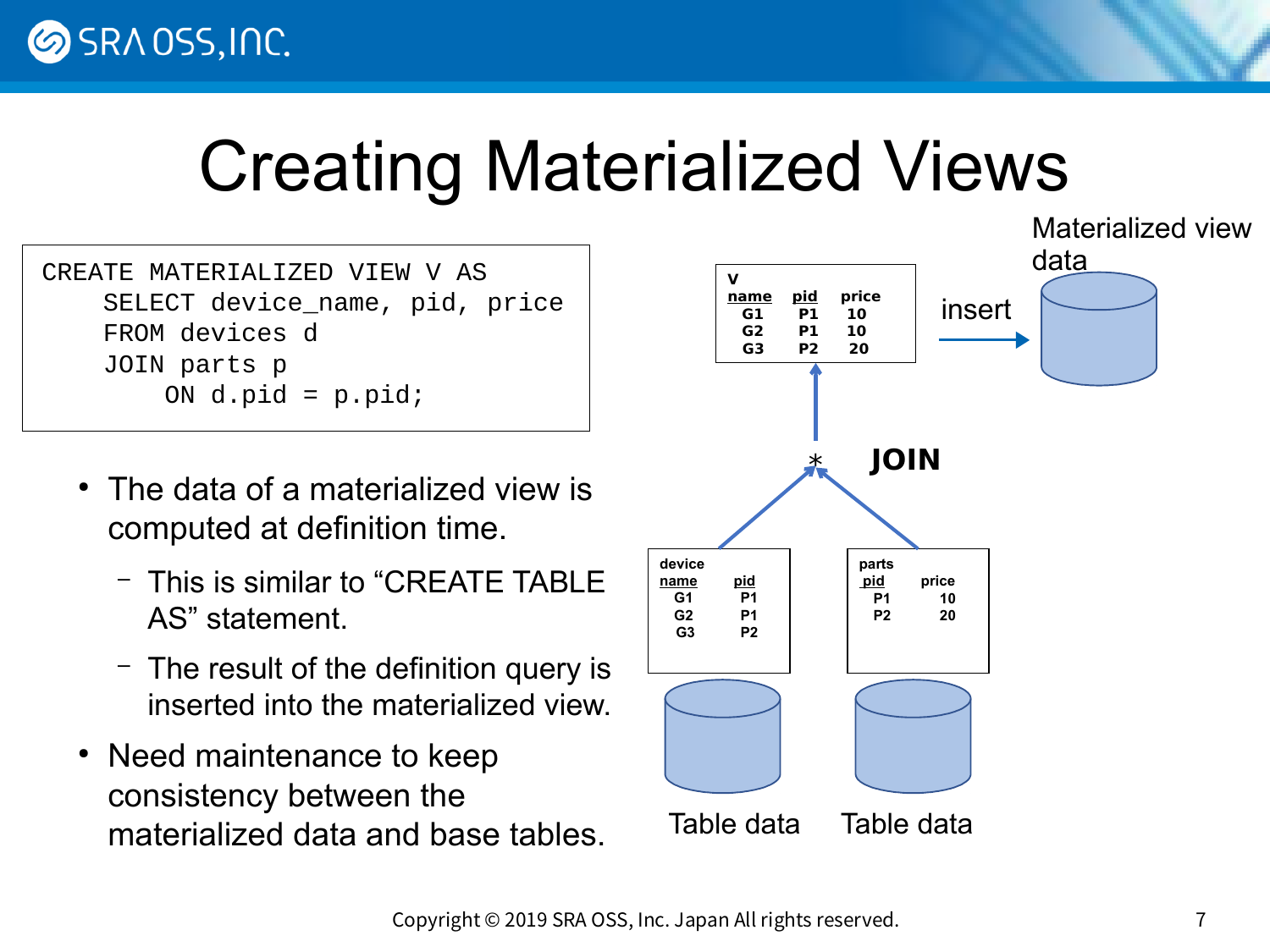## Refreshing Materialized Views

REFRESH MATERIALIZED VIEW V;

- Need to re-compute the result of the definition query.
- Replacing the the contents of a materialized view with the result.

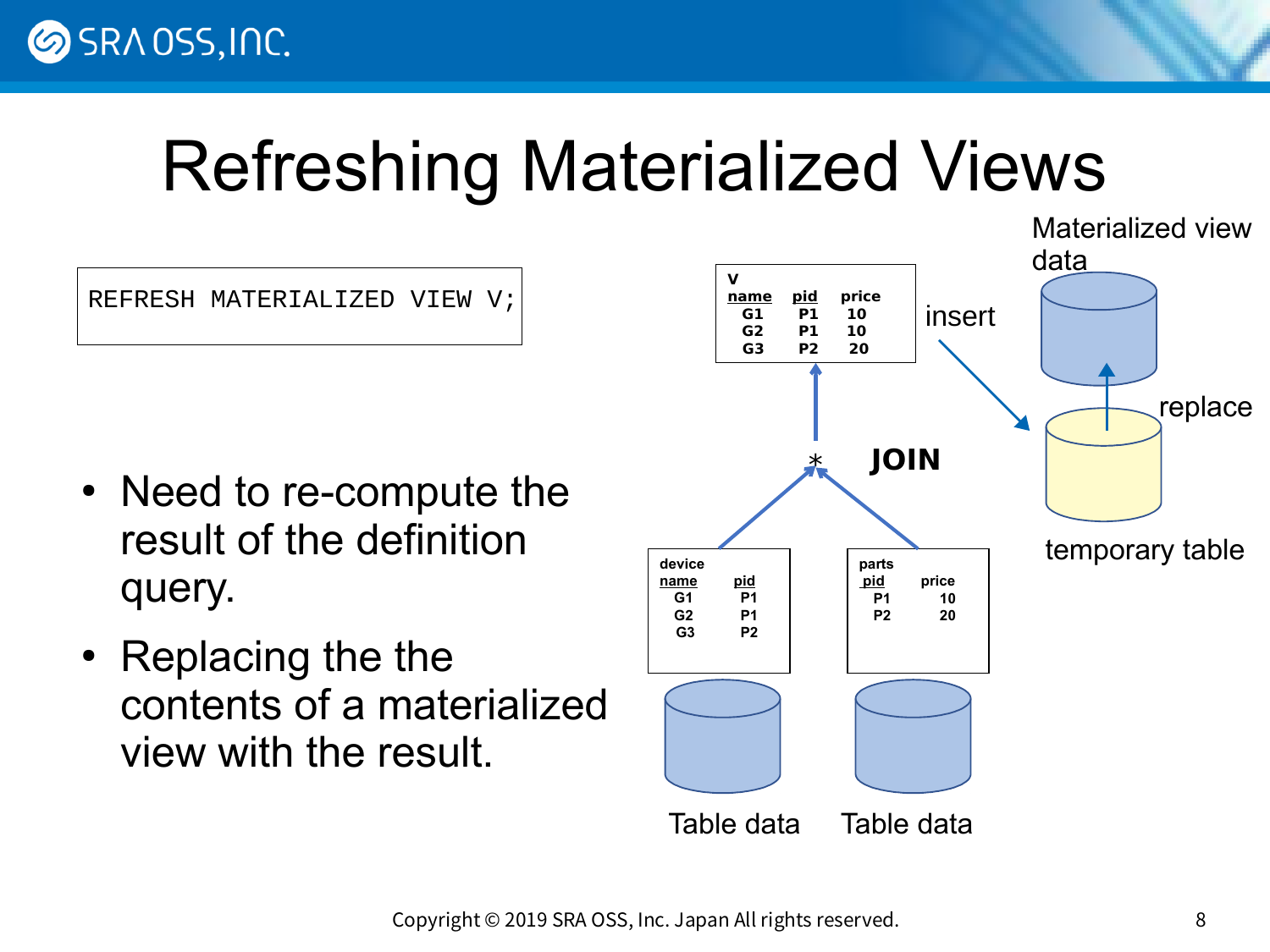## Refreshing Materialized Views



Copyright © 2019 SRA OSS, Inc. Japan All rights reserved. 9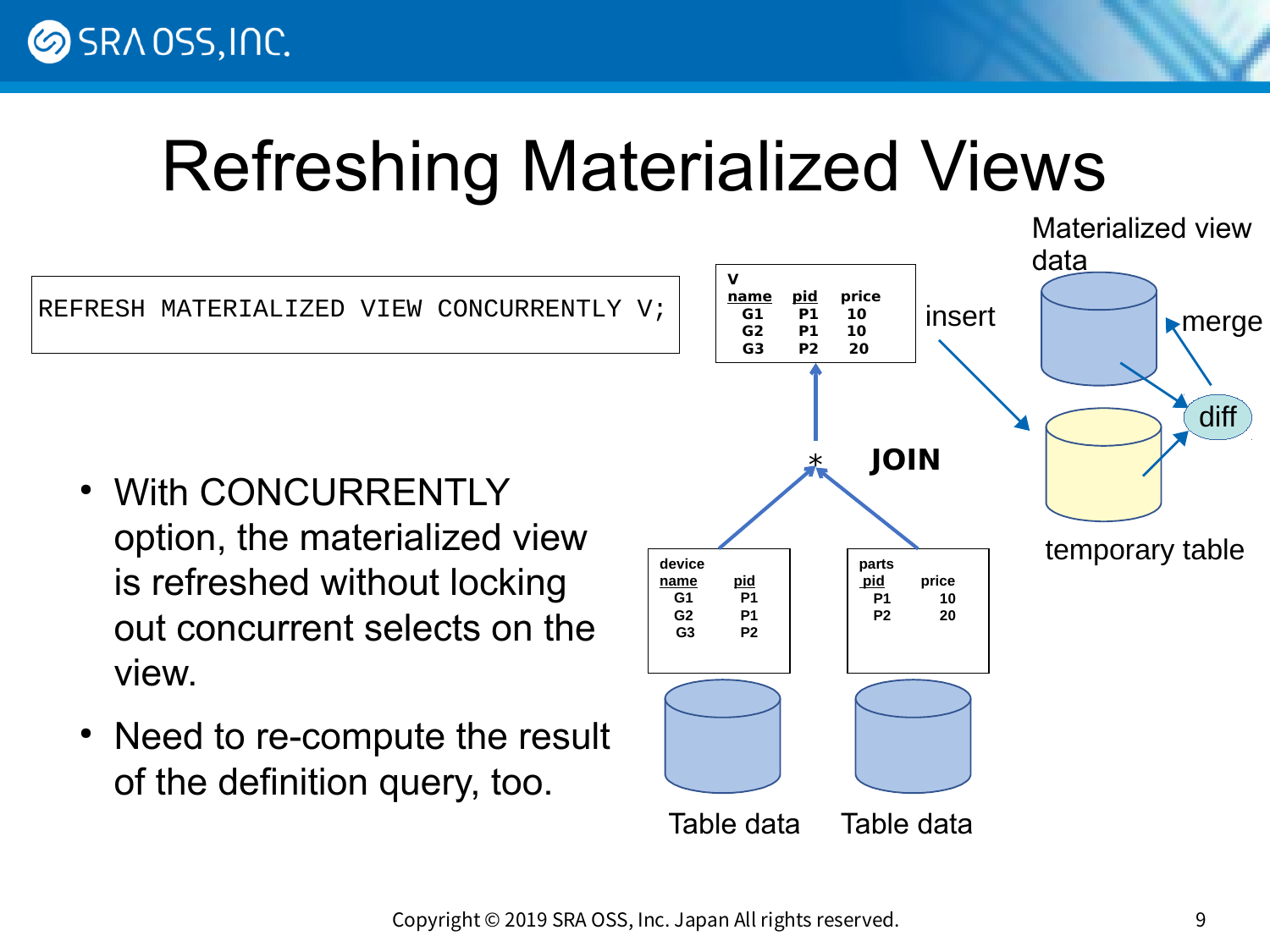#### **SRAOSS, INC.**

## Incremental View Maintenance

- Incremental View Maintenance (IVM)
	- Compute and apply only the incremental changes to the materialized views



Copyright © 2019 SRA OSS, Inc. Japan All rights reserved. 10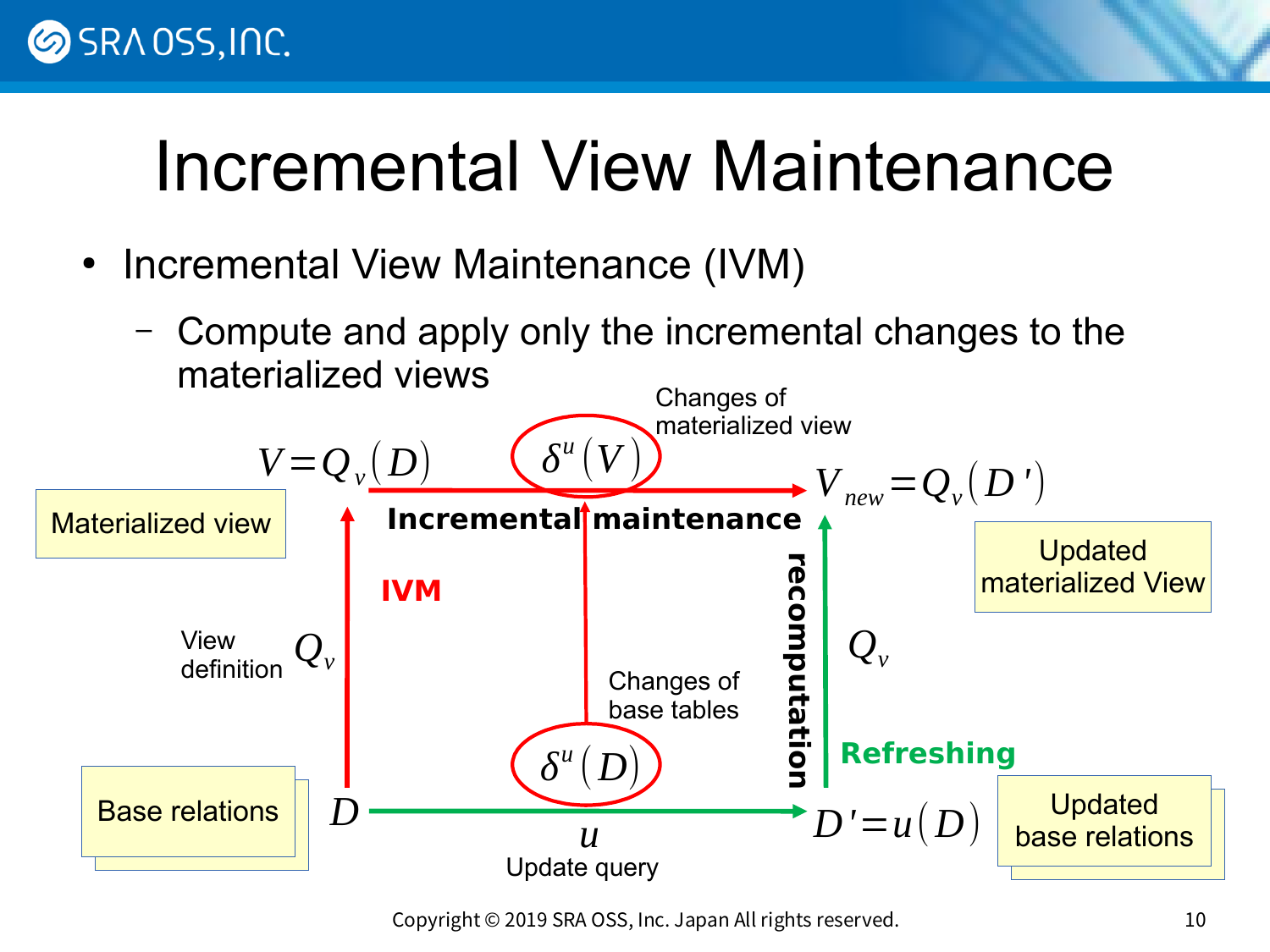

## Basic Theory of IVM

• View definition

SELECT \* FROM R NATURAL JOIN S;

- Ex.) Natural join view  $V \stackrel{\text{def}}{=} R \bowtie S$
- Change on a base table

 $R \leftarrow (R - \nabla R \cup \Delta R)$ 

• Calculation of change on view

 $\nabla V = \nabla R \Join S$ 

 $\Delta V = \Delta R \Join S$ 

• Apply the change to the view

 $V \leftarrow (V - \nabla V \cup \Delta V)$ 

R, S base tables  $\nabla R$  deleted tuples<br> $\Delta R$  inserted tuples inserted tuples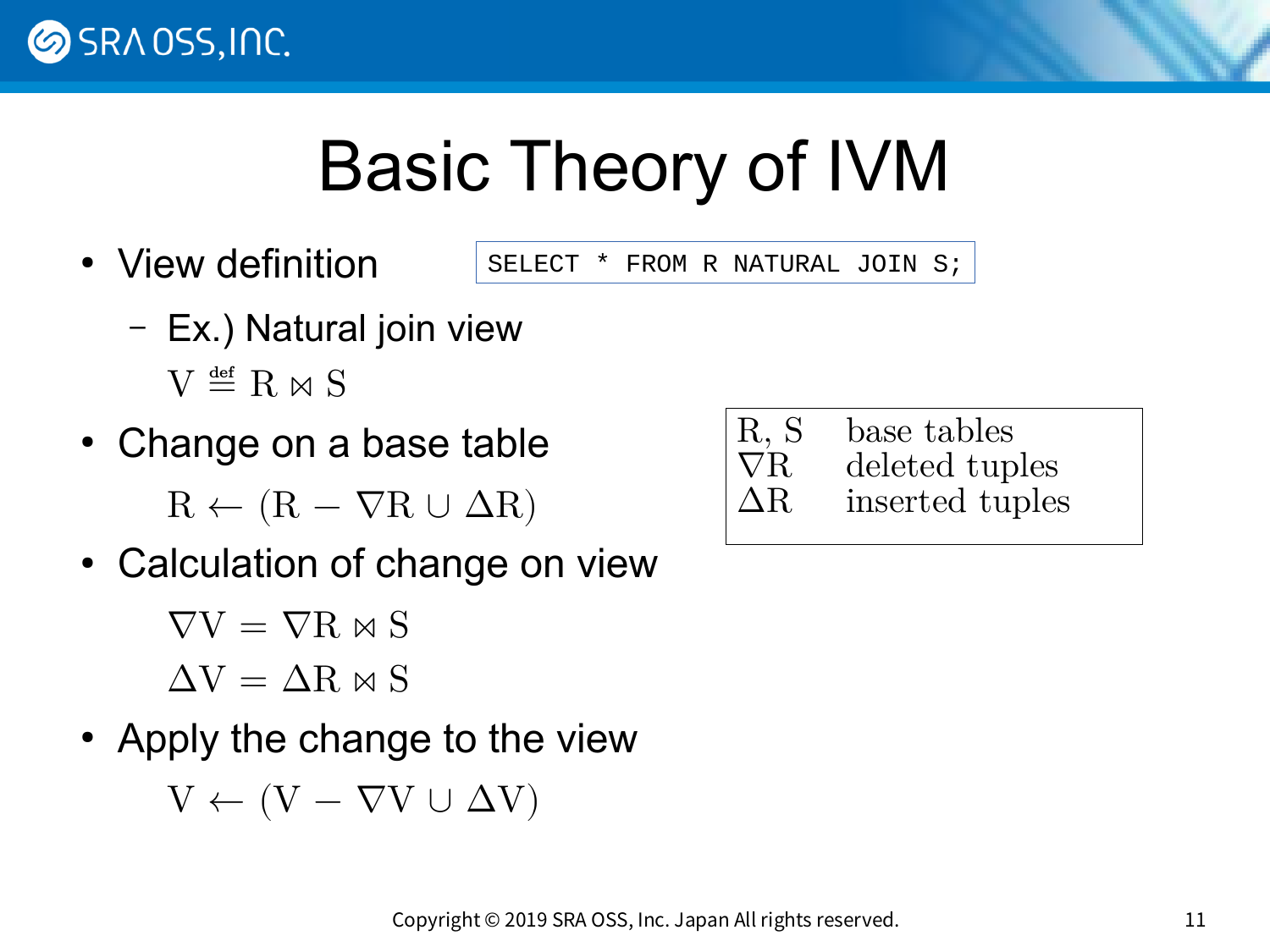

#### Basic Theory of IVM: Example (1)

| R                                                                 |                |         |             | S              |              |
|-------------------------------------------------------------------|----------------|---------|-------------|----------------|--------------|
| number                                                            | english        |         |             | number         | roman        |
| $\mathbf{1}$                                                      | one            |         |             | $\mathbf{1}$   | $\mathbf{I}$ |
| $\overline{2}$                                                    | two            |         |             | $\overline{2}$ | $\prod$      |
| $\overline{3}$                                                    | three          |         |             | 3              | III          |
| natural<br>join<br>$V \stackrel{\text{\tiny def}}{=} R \bowtie S$ |                |         |             |                |              |
|                                                                   | number         | english |             | roman          |              |
|                                                                   | $\mathbf{1}$   | one     | $\mathbf I$ |                |              |
|                                                                   | $\overline{2}$ | two     | $\prod$     |                |              |
|                                                                   | $\overline{3}$ | three   | III         |                |              |

Copyright © 2019 SRA OSS, Inc. Japan All rights reserved. 12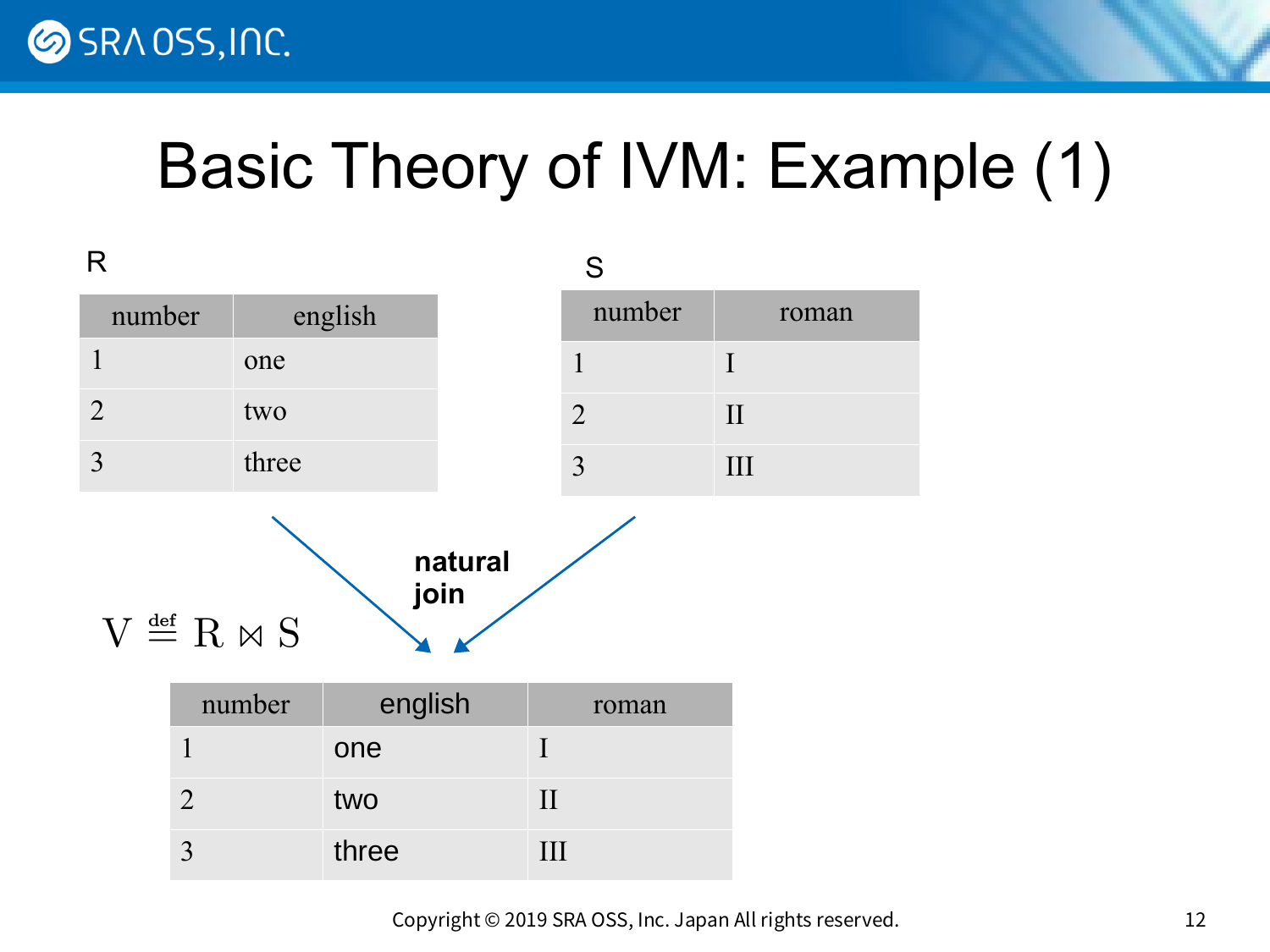

### Basic Theory of IVM: Example (2)

Table R is changed



Copyright © 2019 SRA OSS, Inc. Japan All rights reserved. 13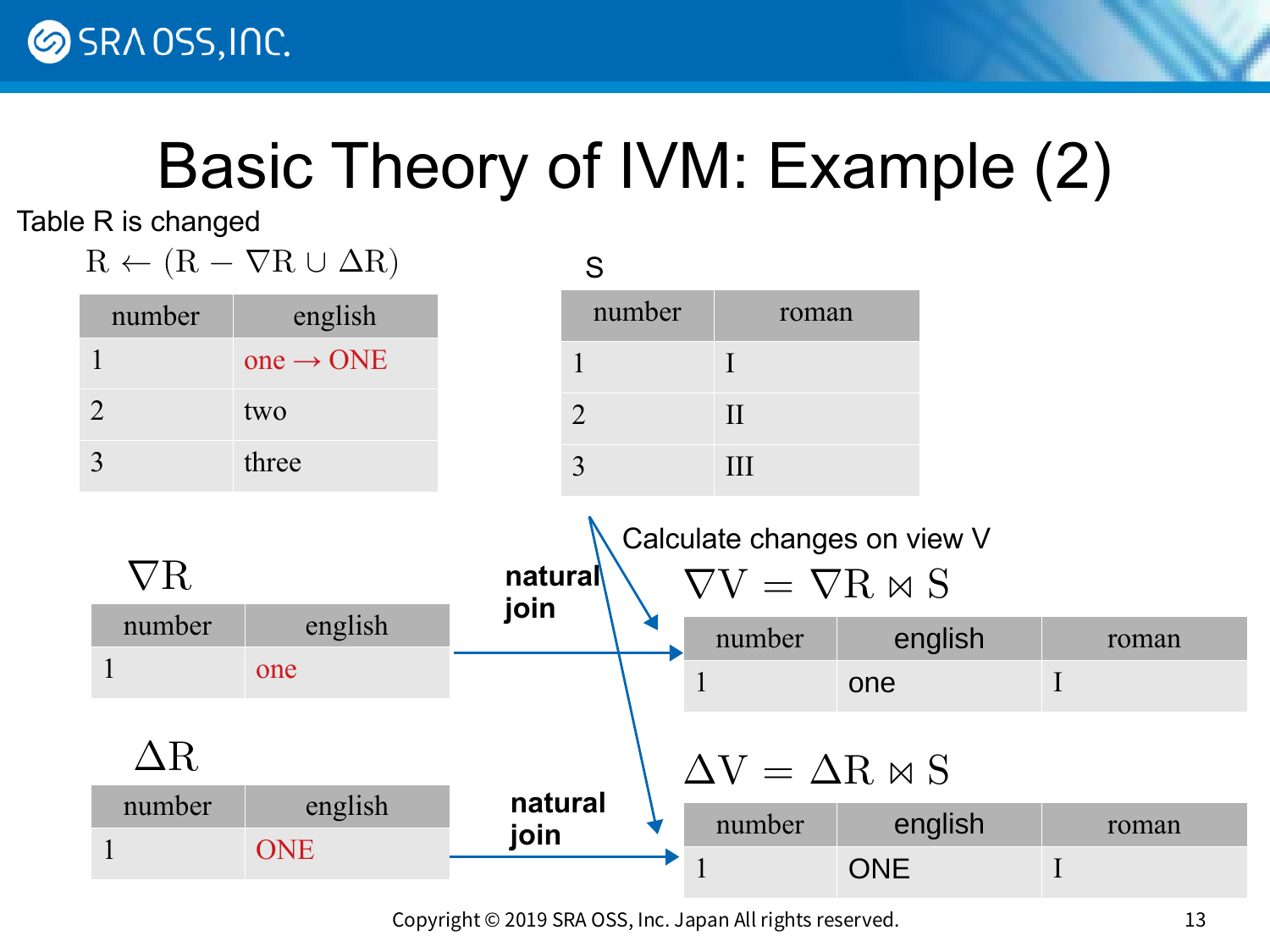

#### Basic Theory of IVM: Example (3)

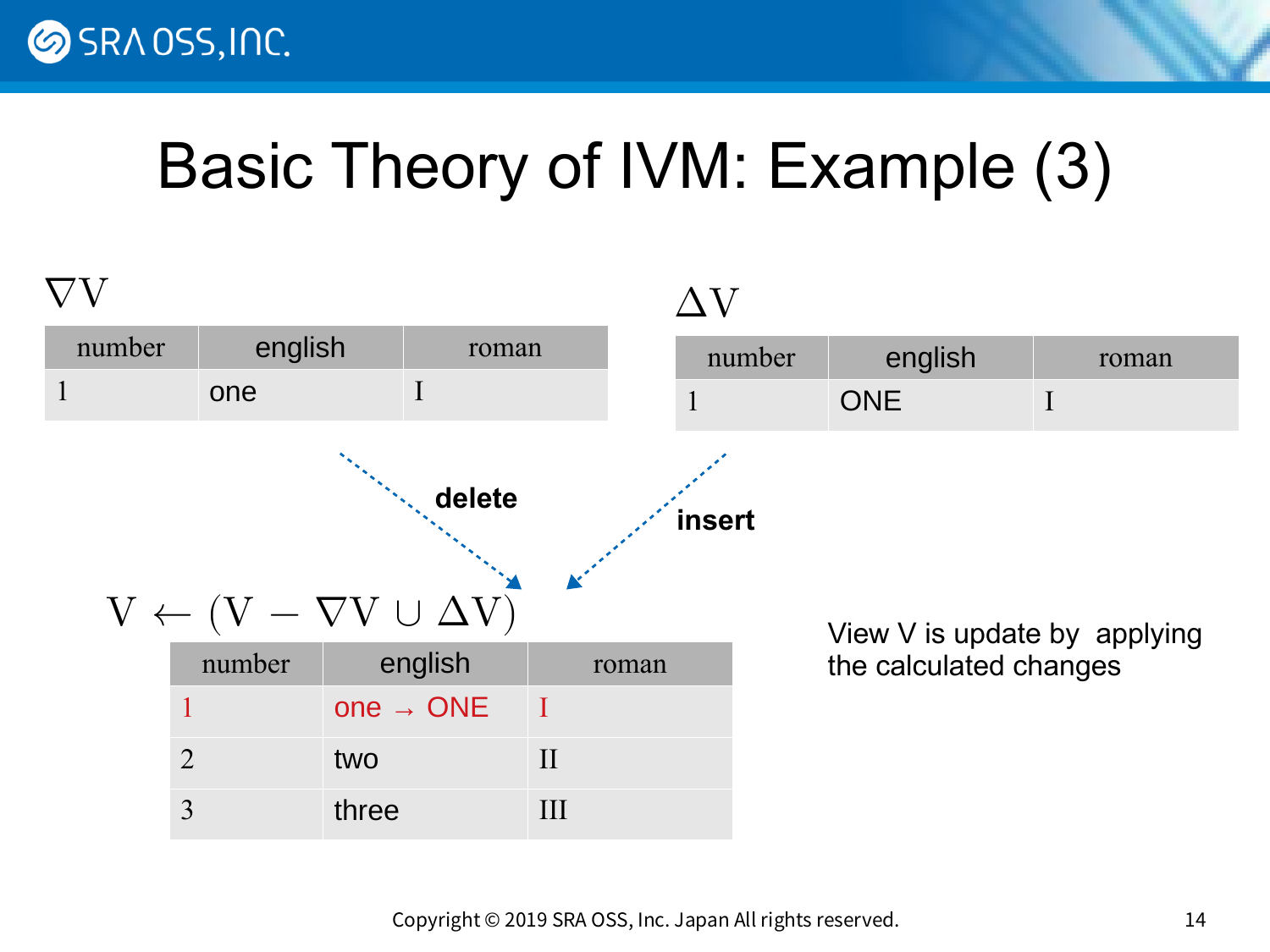

## Implementing IVM on PostgreSQL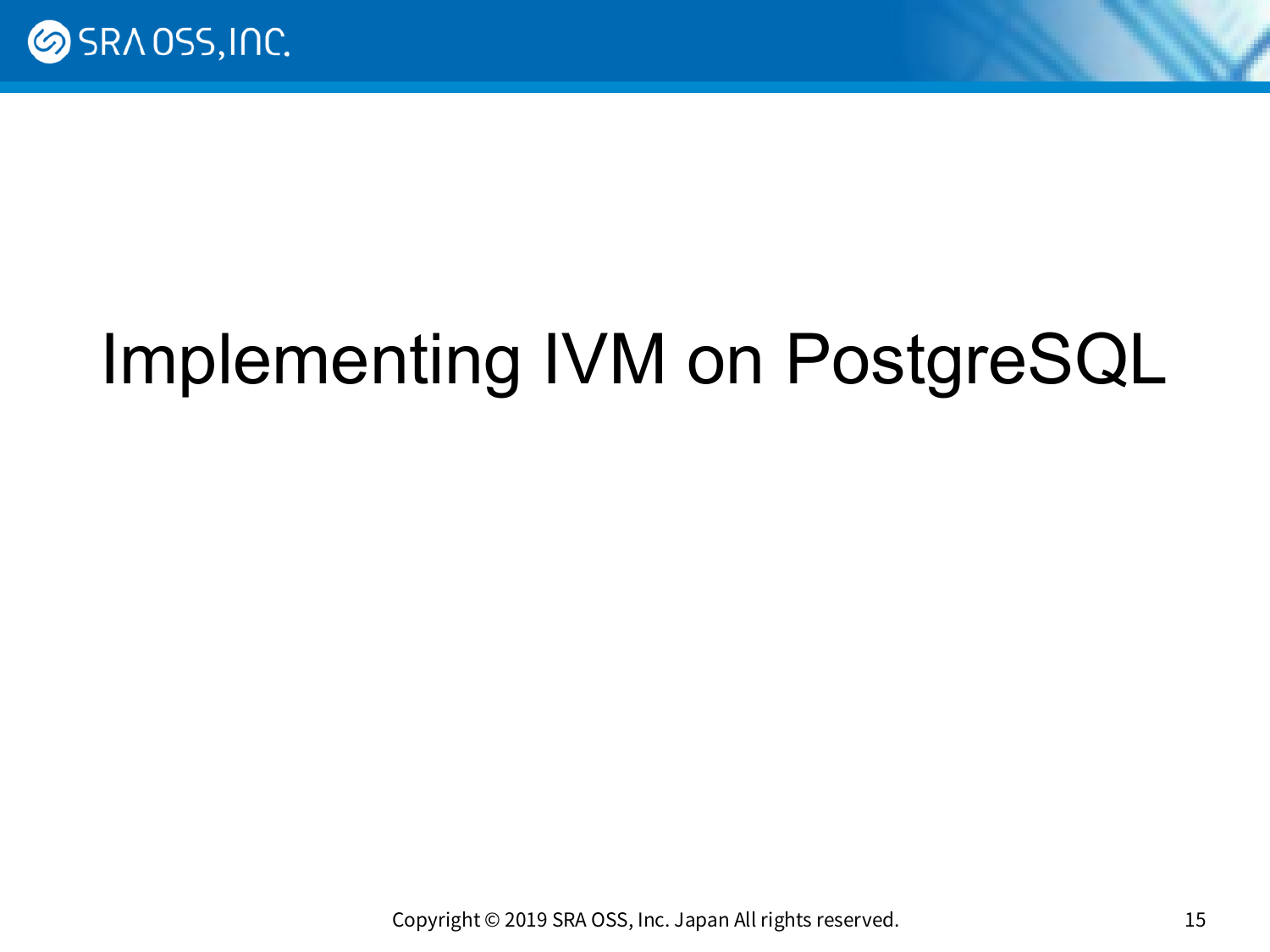#### **SRAOSS, INC.**

### Considerations implementing IVM (1)

- How to extract changes on base tables
	- AFTER trigger and Transition Tables
	- Logical decoding of WAL is another idea.
- How to compute the delta to be applied to materialized views
	- Basically, based on relational algebra (or bag algebra).
	- Starting from a simple view definition:
		- Selection-Projection-Join views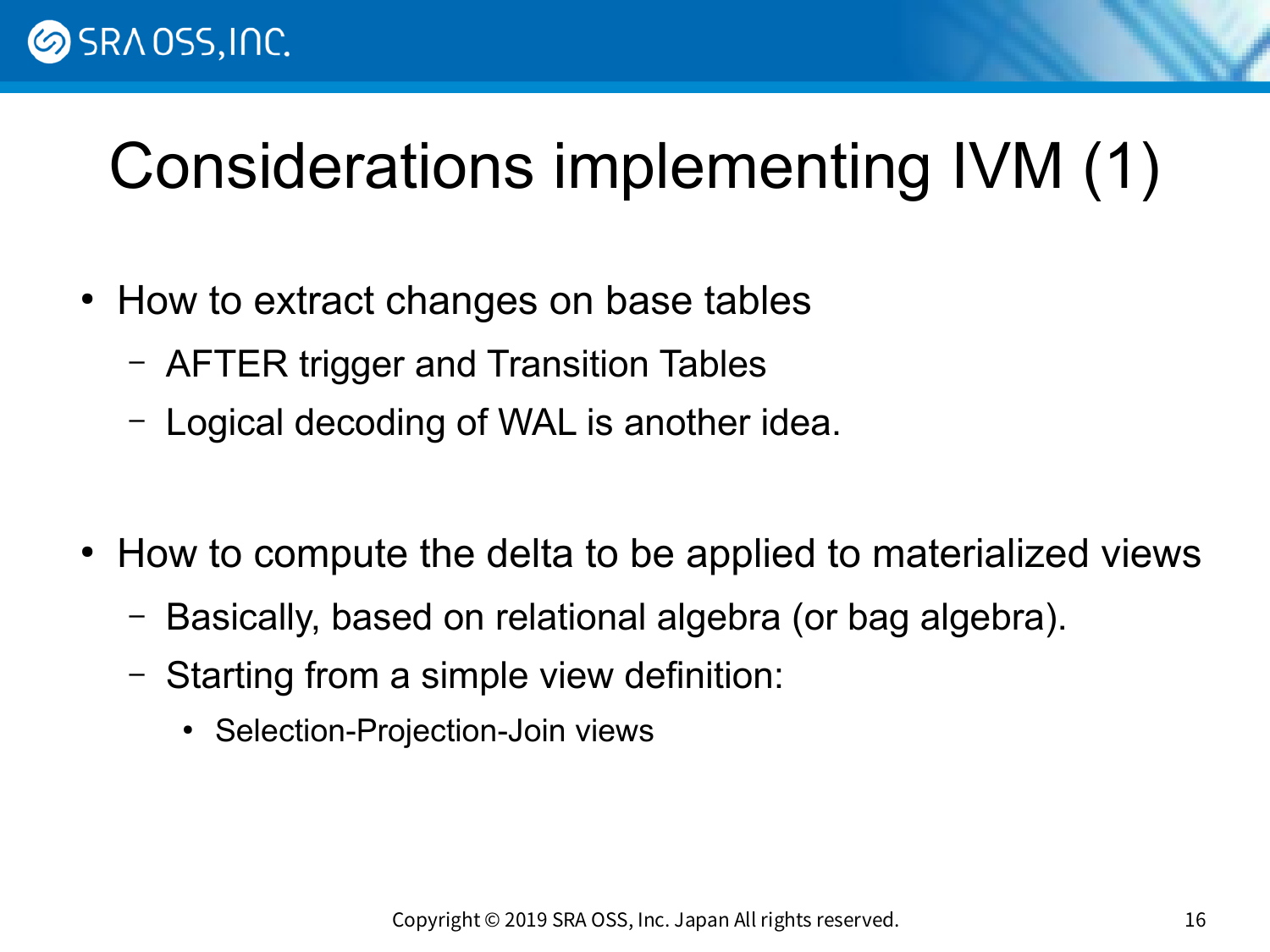#### **SRAOSS, INC.**

## Considerations implementing IVM (2)

- When to maintain materialized views
	- Immediate maintenance:
		- The materialized view is updated in the same transaction where the base table is updated.
	- Deferred maintenance:
		- The materialized view is updated after the transaction is committed
			- When view is accessed
			- As a response to user command (like REFRESH)
			- periodically
			- etc.
- How to handle views with tuple duplicates or DISTINCT clause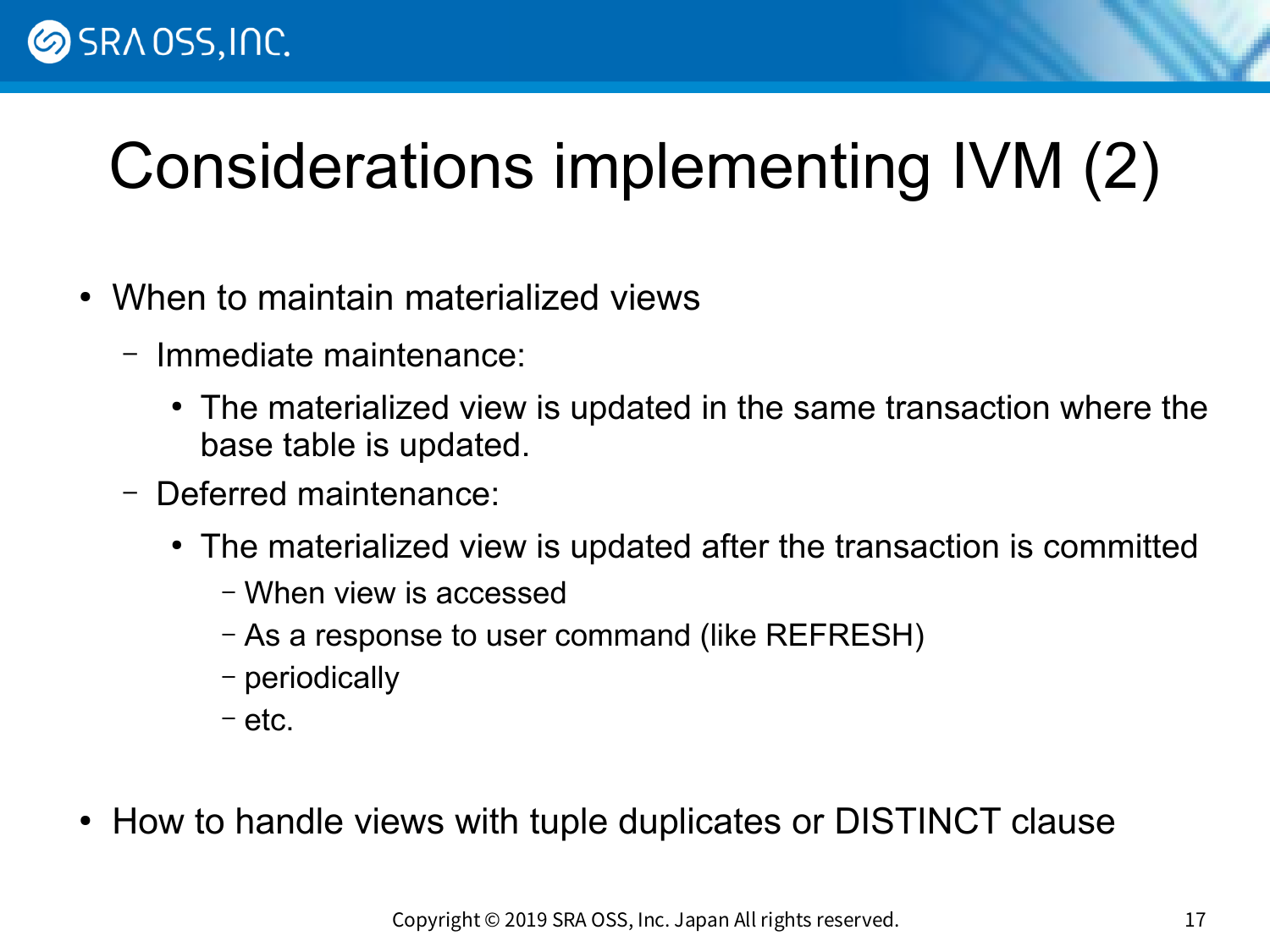

## Views with Tuple Duplicates

SELECT english, roman FROM R JOIN S USING (id);

V

| english | roman |        |         |       |
|---------|-------|--------|---------|-------|
| one     |       | delete | english | roman |
| two     |       |        | two     | П     |
| two     | п     |        |         |       |
| three   |       |        |         |       |

- Only one tuple of duplicated two must be deleted.
- DELETE statement can not be used because this delete two tuples.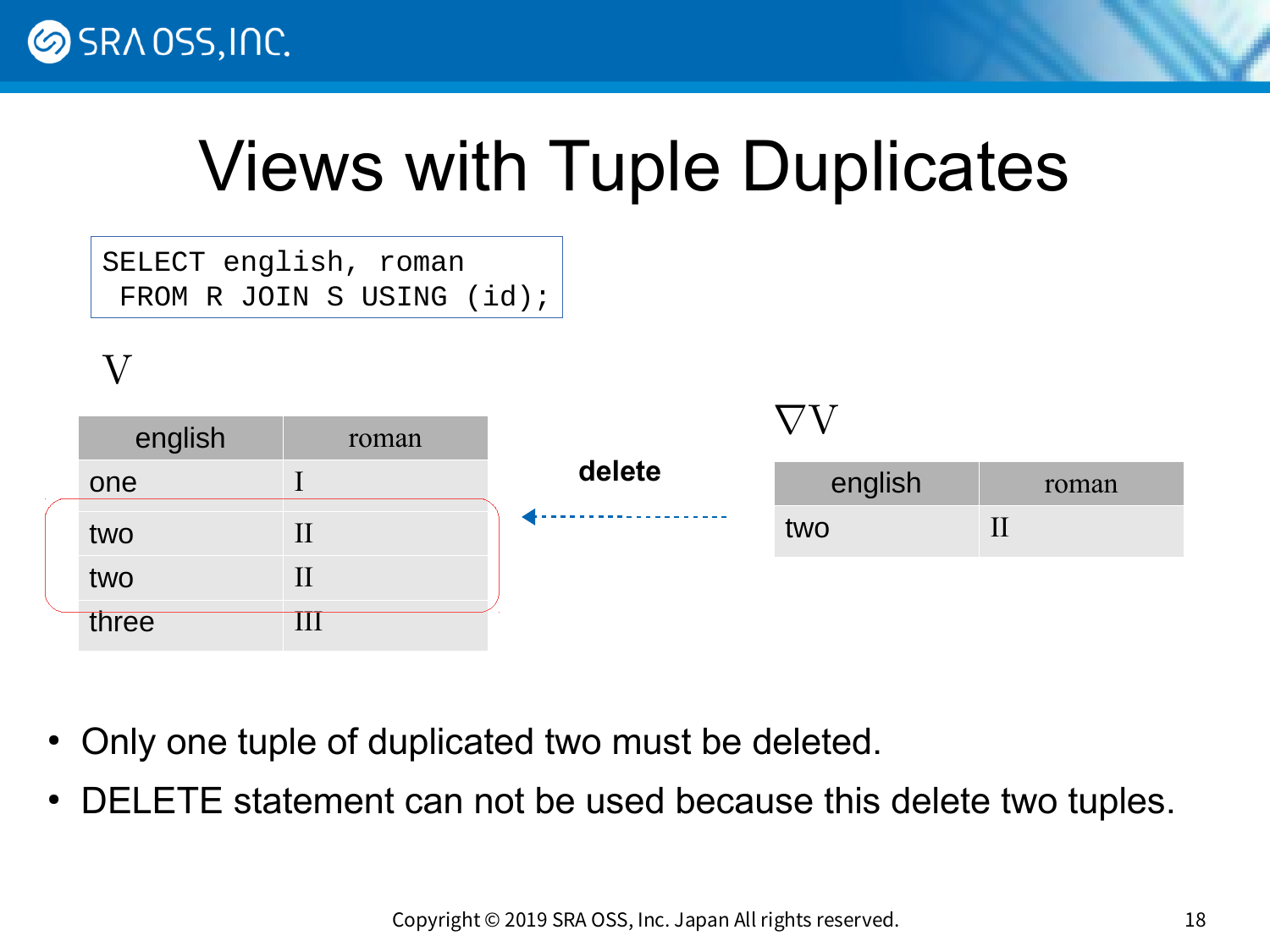## Views with DISTINCT clause

|         | SELECT DISTINCT english, greek<br>FROM R JOIN S USING (id); |         |         |         |
|---------|-------------------------------------------------------------|---------|---------|---------|
|         |                                                             |         |         |         |
|         |                                                             | delete? | english | roman   |
| english | roman                                                       |         | two     | $\prod$ |
| one     |                                                             |         |         |         |
| two     | $\prod$                                                     | insert? | ΛV      |         |
| three   | III                                                         |         | english | roman   |
|         |                                                             |         | three   | III     |

- A tuple is deleted if and only if duplicity of the tuple becomes zero.
- Additional tuple can not be inserted if there is already the same one.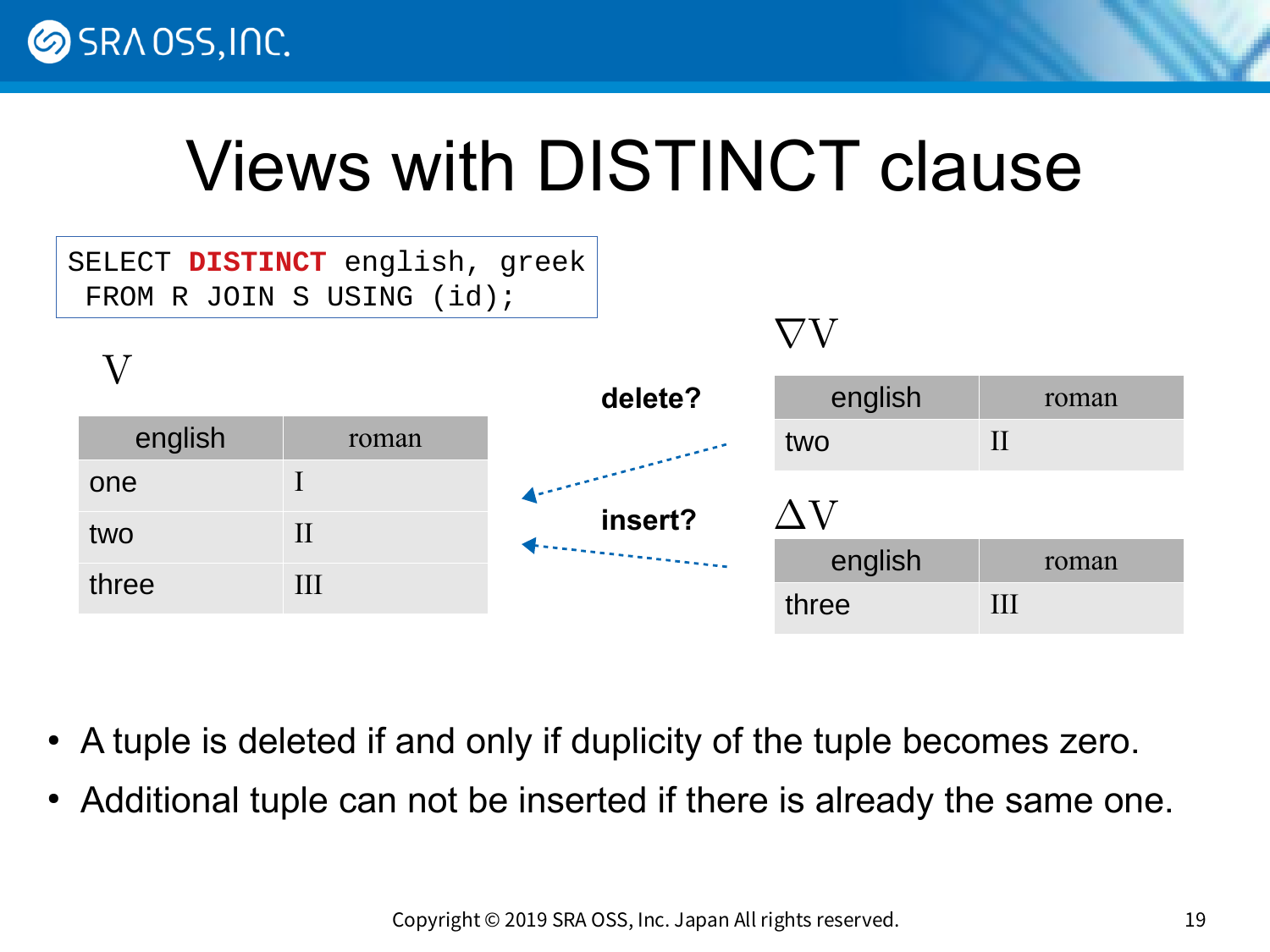#### IVM Implementation using OIDs (PGConf.EU 2018)

- PoC (Proof of Concept) implementation
	- Using row OIDs as "primary keys" of tuples in a materialized view
	- This can handle views with tuple duplicates correctly.
		- DISTINCT is not supported.
	- Materialized views can be incrementally updated using REFRESH command. (a kind of Deferred Maintenance)
- Problems:
	- OID system column is removed since PostgreSQL 12.
	- Needs many changes in executor nodes.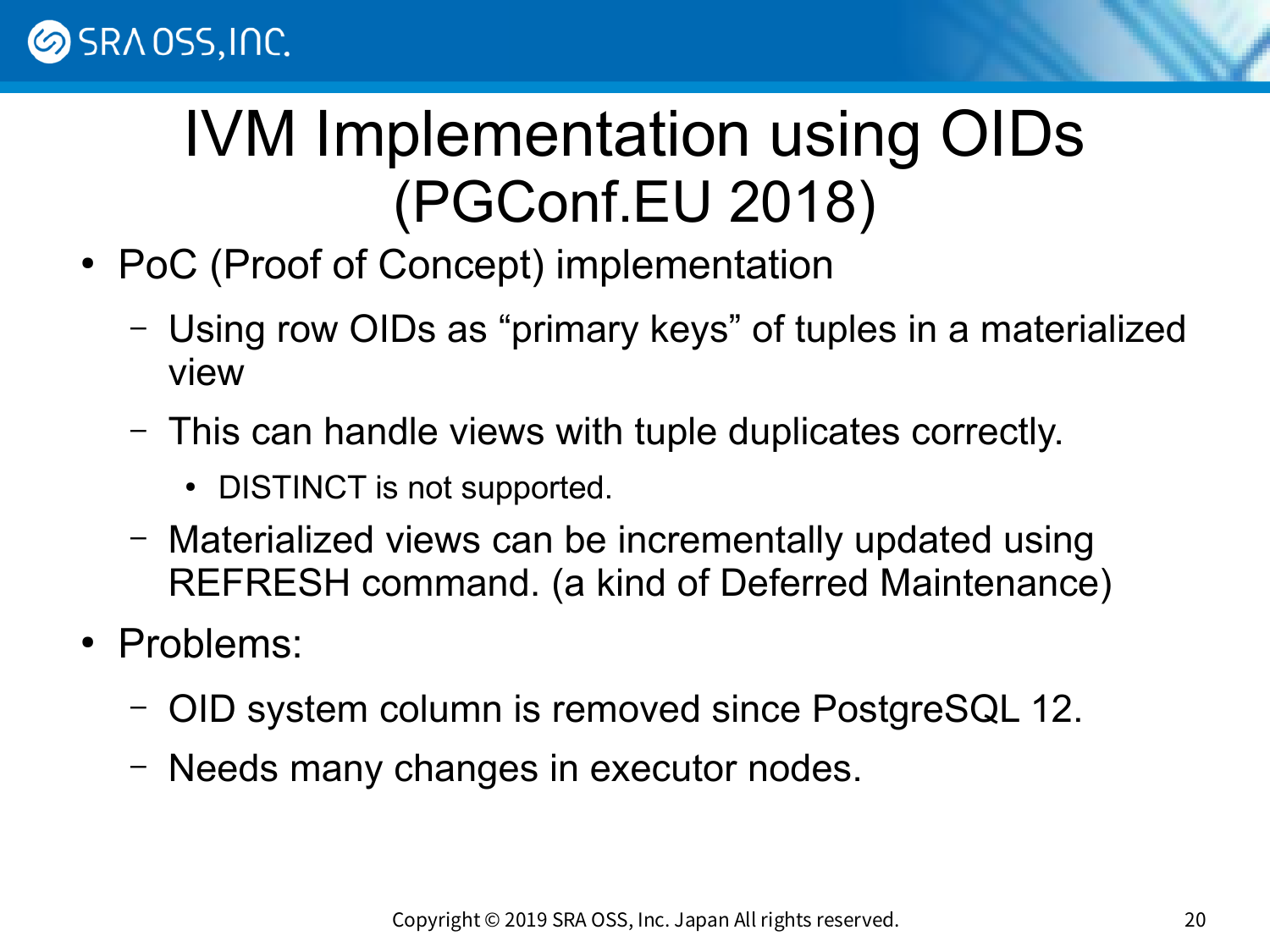

## New IVM Implementation

• Working-in-Progress patch has been submitted

- Provides a kind of Immediate Maintenance
	- Materialized views can be updated automatically and incrementally after base tables are updated.

- Supports views including duplicate tuples or DISTINCT clause in the view definition
	- "counting algorithm" is used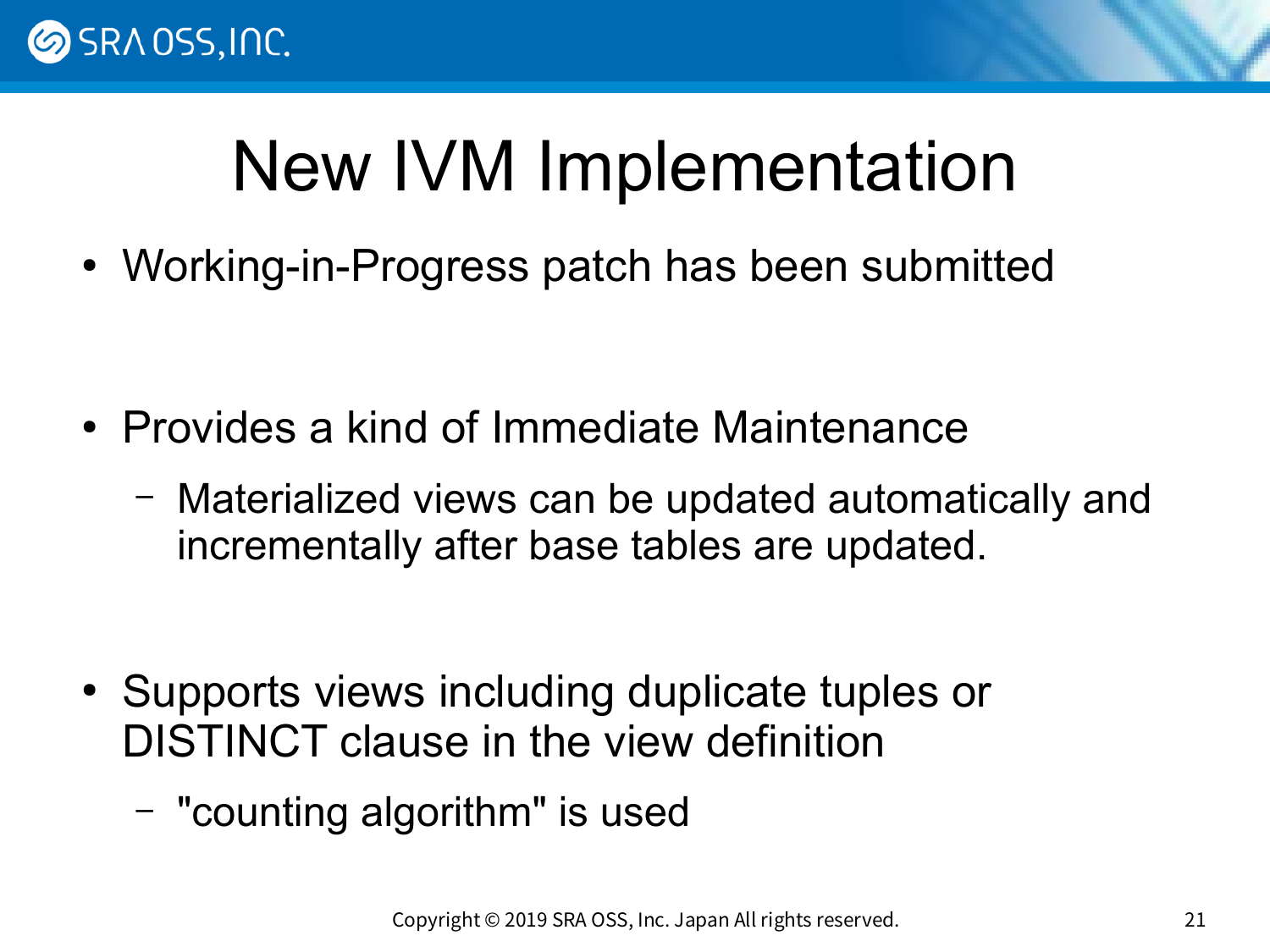

# Counting algorithm (1)

- Algorithm for handling tuple duplicate or DISTINCT in IVM
	- The numbers of tuples are counted and this information is stored in materialized views.

#### V

| english | roman   | count         |
|---------|---------|---------------|
| one     |         |               |
| two     | $\rm H$ | $\mathcal{P}$ |
| three   | Ш       |               |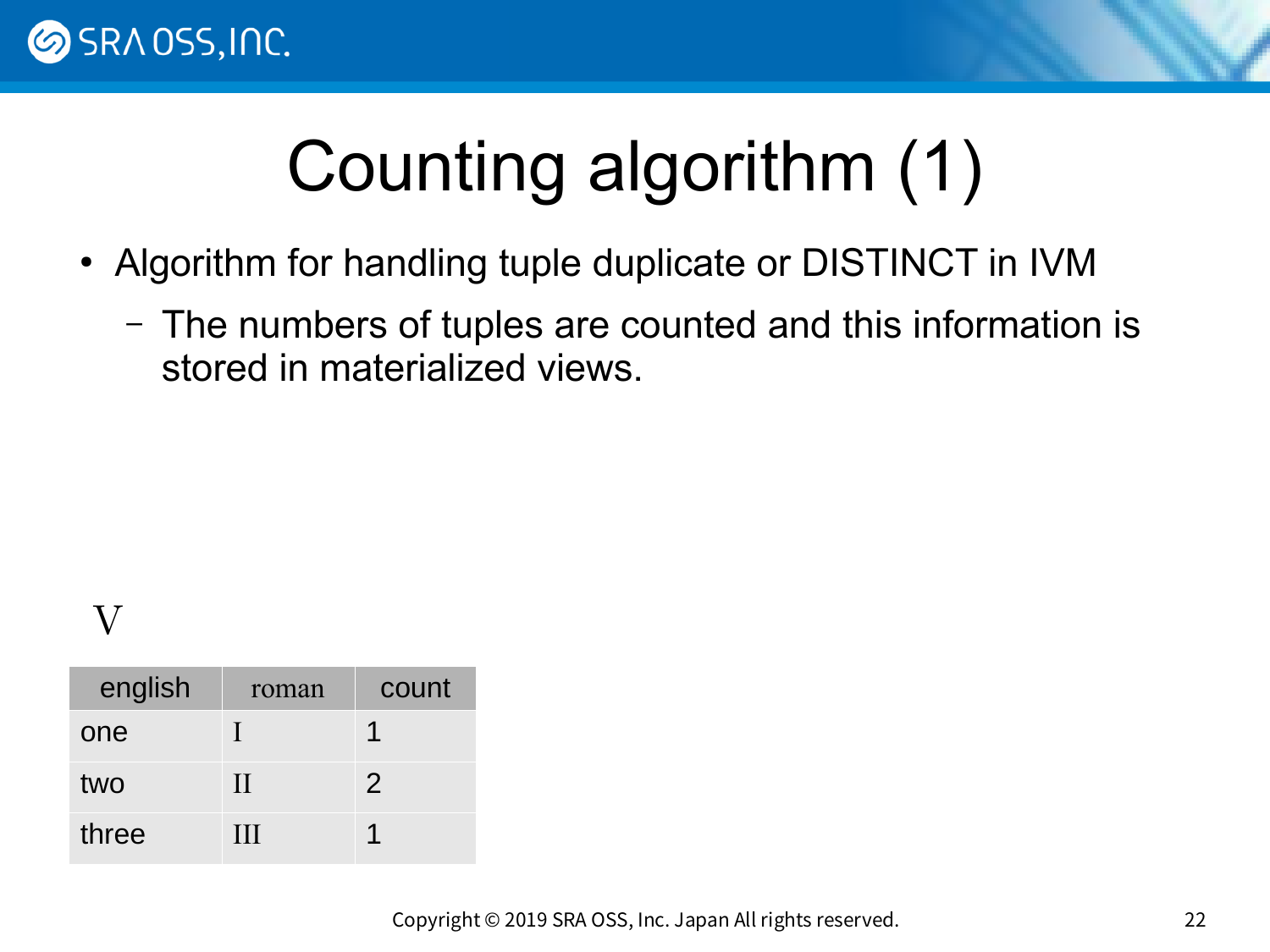

# Counting algorithm (2)

- Algorithm for handling tuple duplicate or DISTINCT in IVM
	- The numbers of tuples are counted and this information is stored in materialized views.
		- When tuples are to be inserted into the view, the count increases.
		- When tuples are to be deleted from the view, the count decreases.
		- If the count becomes zero, this tuple is deleted.

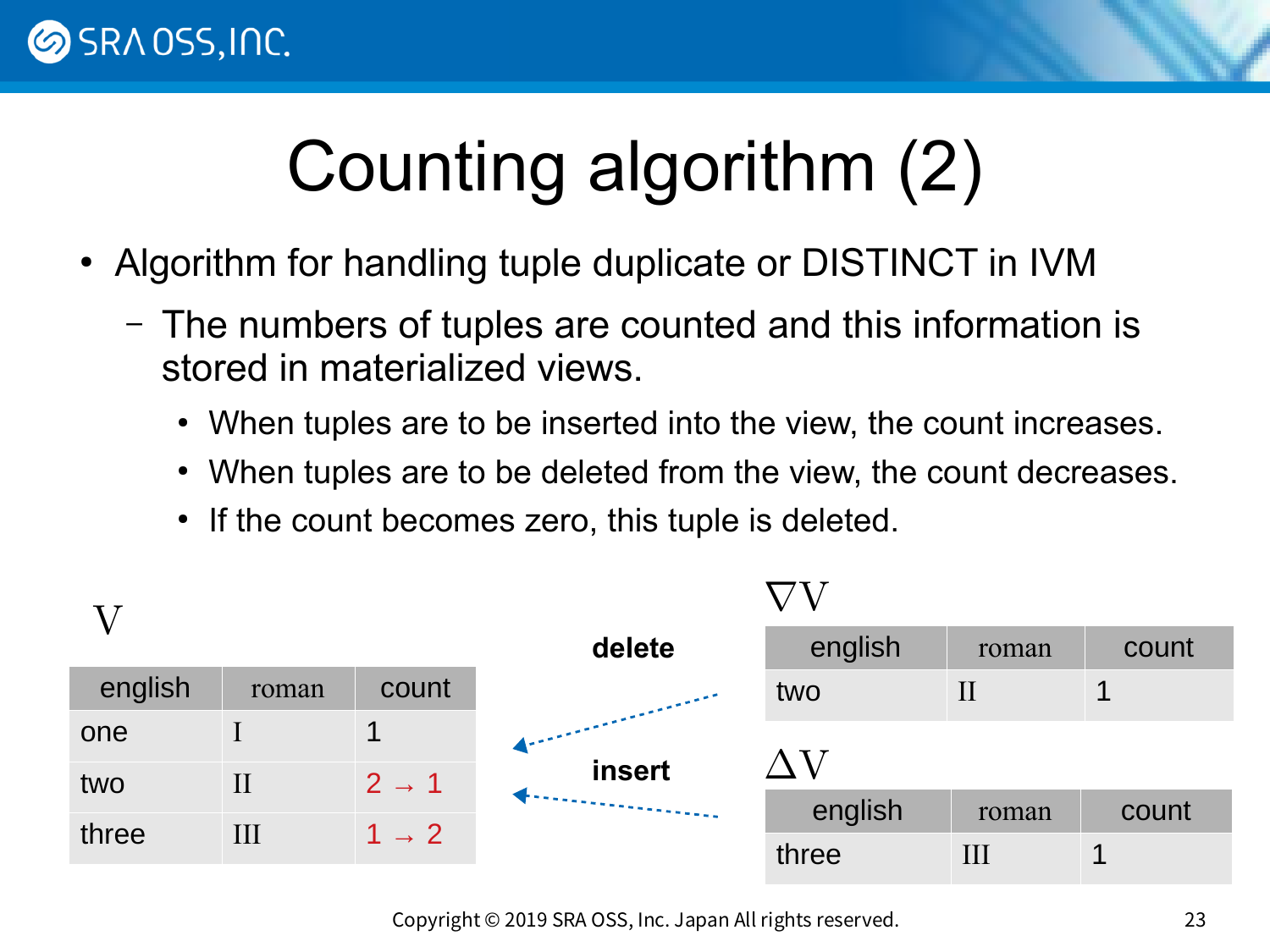

### How it works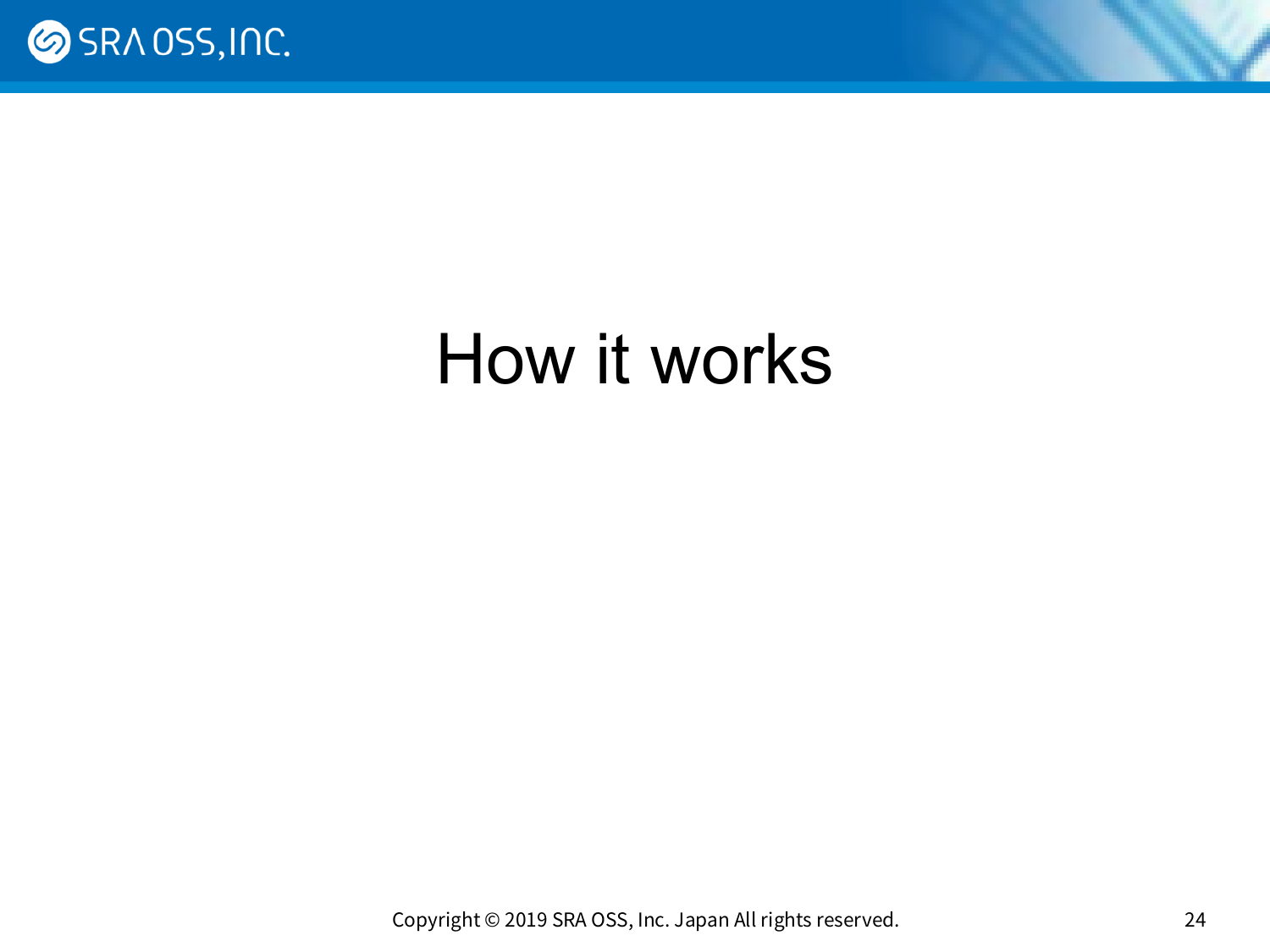## Creating materialized views (1)

- CREATE INCREMENTAL MATERIALIZED VIEW
	- Creates matrialized views which is updated automatically and incrementally after base tables are changed
	- This syntax is just tentative, so it may be changed.

```
CREATE INCREMENTAL MATERIALIZED VIEW MV AS
     SELECT device_name, pid, price
     FROM devices d
     JOIN parts p
        ON d.pid = p.pid;
```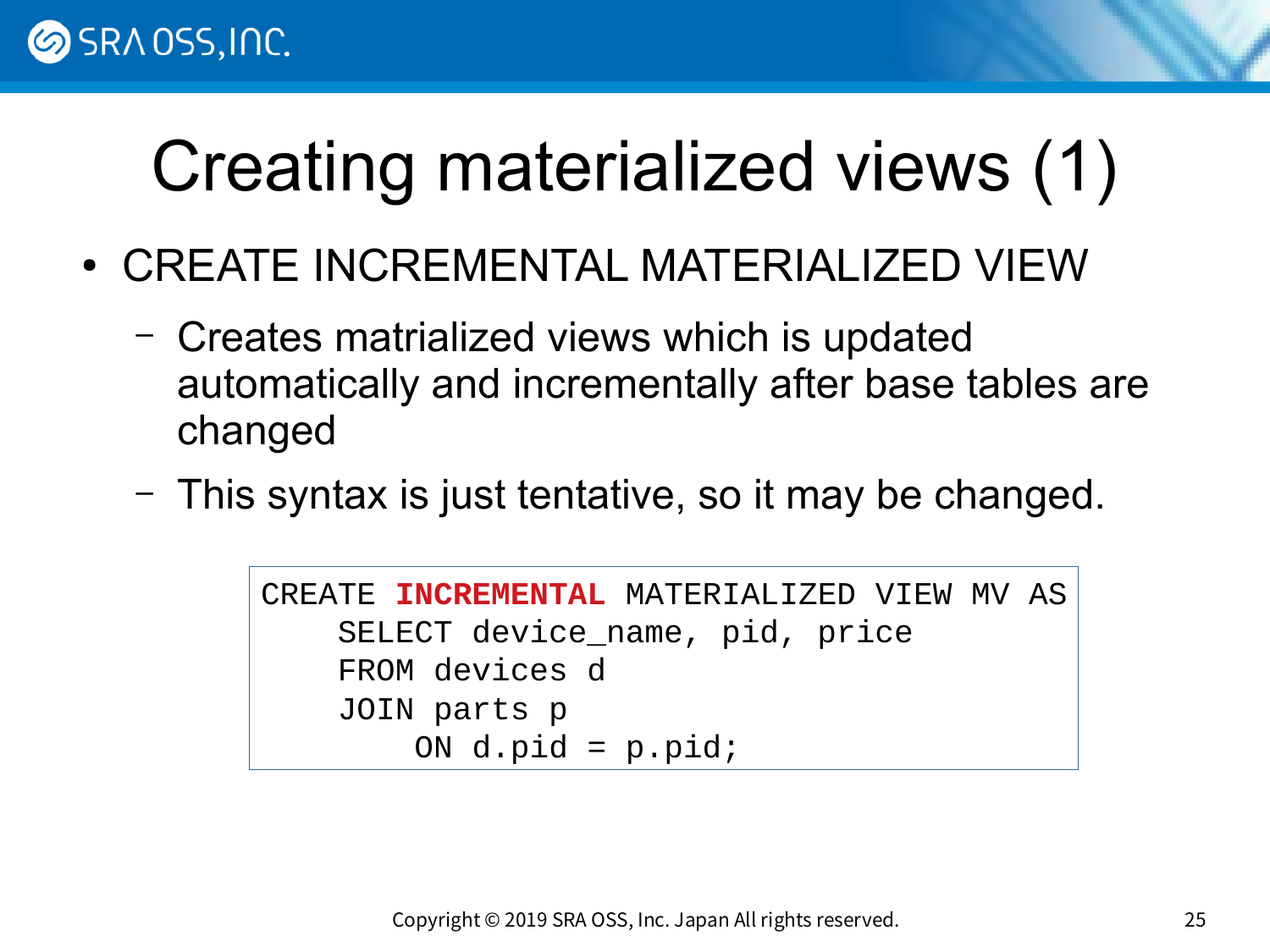## Creating materialized views (2)

- When populating the matrialized view:
	- The number of tuples are counted by adding count(\*) and GROUP BY to the query.
	- The result of count is stored in the matview as a special column named " \_ivm\_count \_\_".

```
CREATE INCREMENTAL MATERIALIZED VIEW MV AS
     SELECT count(*) AS __ivm_count__,
            device_name, pid, price
     FROM devices d
     JOIN parts p
        ON d.pid = p.pid
     GROUP BY device_name, pid, price;
```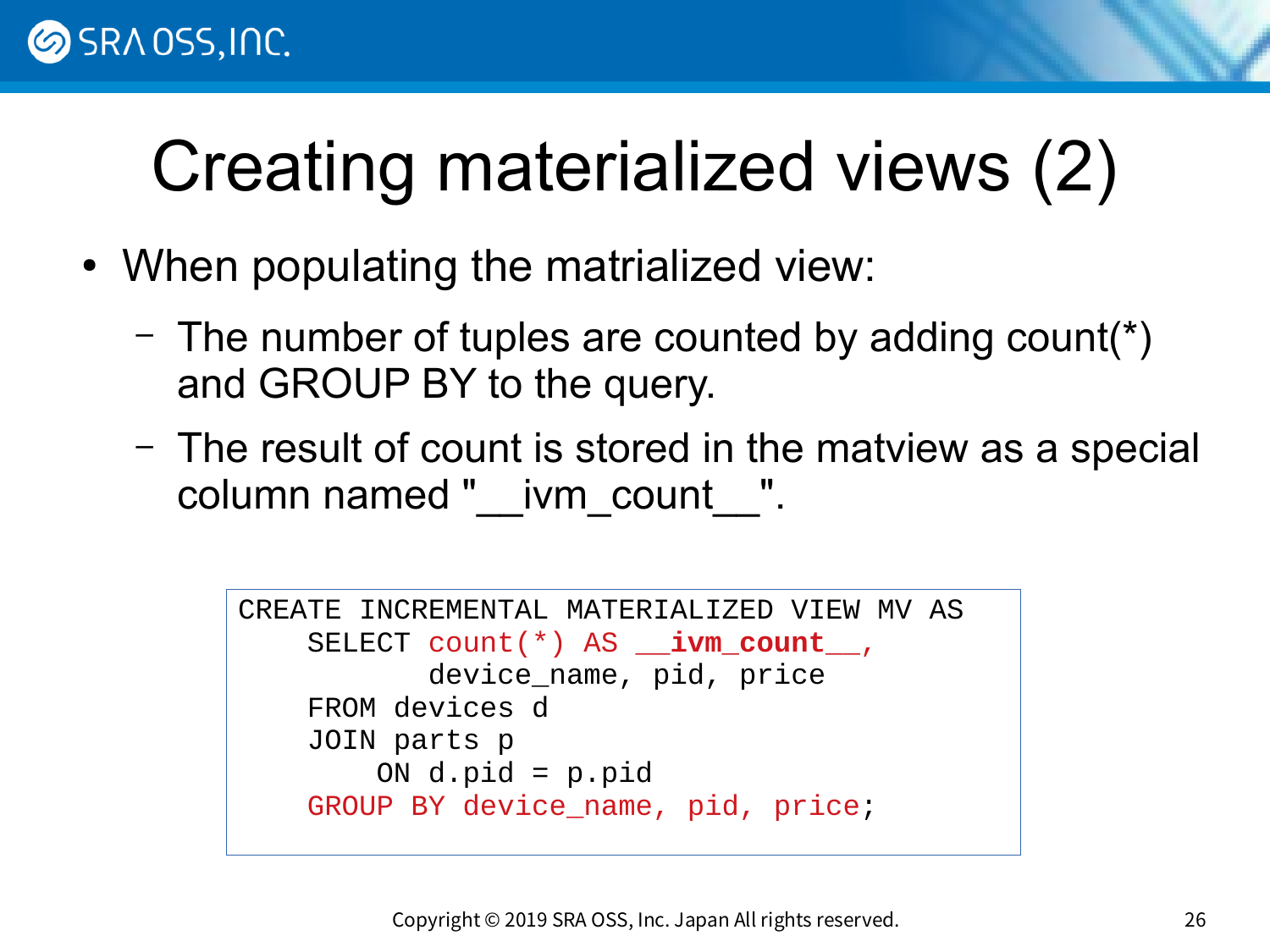## Creating materialized views (3)

- AFTER triggers are created on the all base tables.
	- For INSERT, DELETE, and UPDATE
	- Statement level trigger
	- With Transition Tables
- Triggers are Created automatically and internally rather than issuing CREATE TRIGGER statement.
	- Similar to the implementation of foreign key constrains

Example of an equivalent query:

```
CREATE TRIGGER IVM trigger upd 16598
     AFTER UPDATE ON devises
     REFERENCING NEW TABLE AS ivm_newtable OLD TABLE AS ivm_oldtable
     FOR EACH STATEMENT
     EXECUTE FUNCTION IVM_immediate_maintenance('public.mv');
```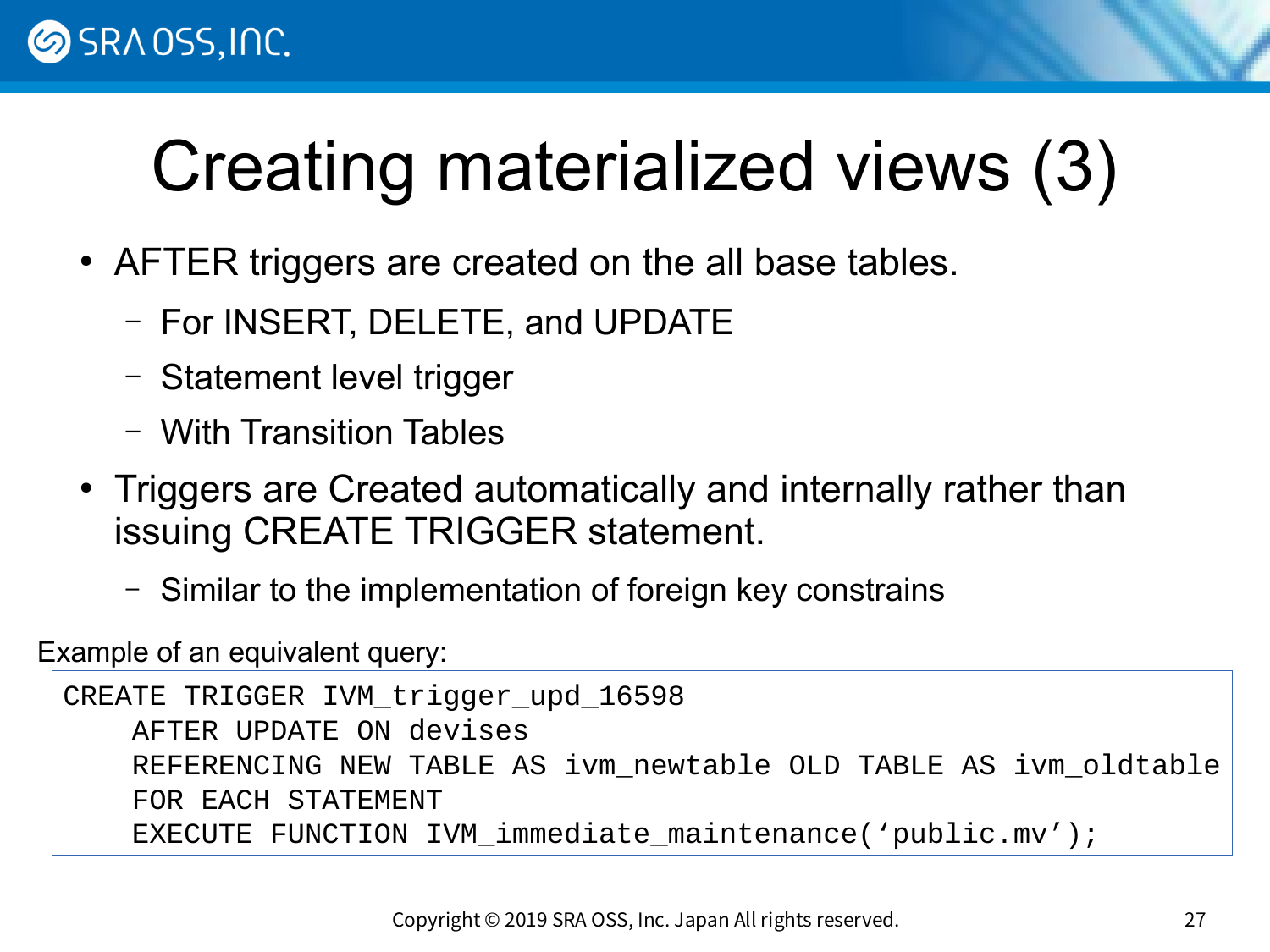

### Transition Tables

CREATE TRIGGER IVM trigger upd 16598 AFTER UPDATE ON devises REFERENCING NEW TABLE AS **ivm\_newtable** OLD TABLE AS **ivm\_oldtable** FOR EACH STATEMENT EXECUTE FUNCTION IVM\_immediate\_maintenance('public.mv');

- This is a feature of AFTER trigger since PostgreSQL 10.
- Changes on tables can be referred in the trigger function using table names specified by REFERENCING clause.
	- ivm oldtable contains tuples deleted from the table in a statement.
	- ivm\_newtable contains tuples newly inserted into the table.
	- In theory, corresponding  $\nabla R$  and  $\Delta R$  respectively.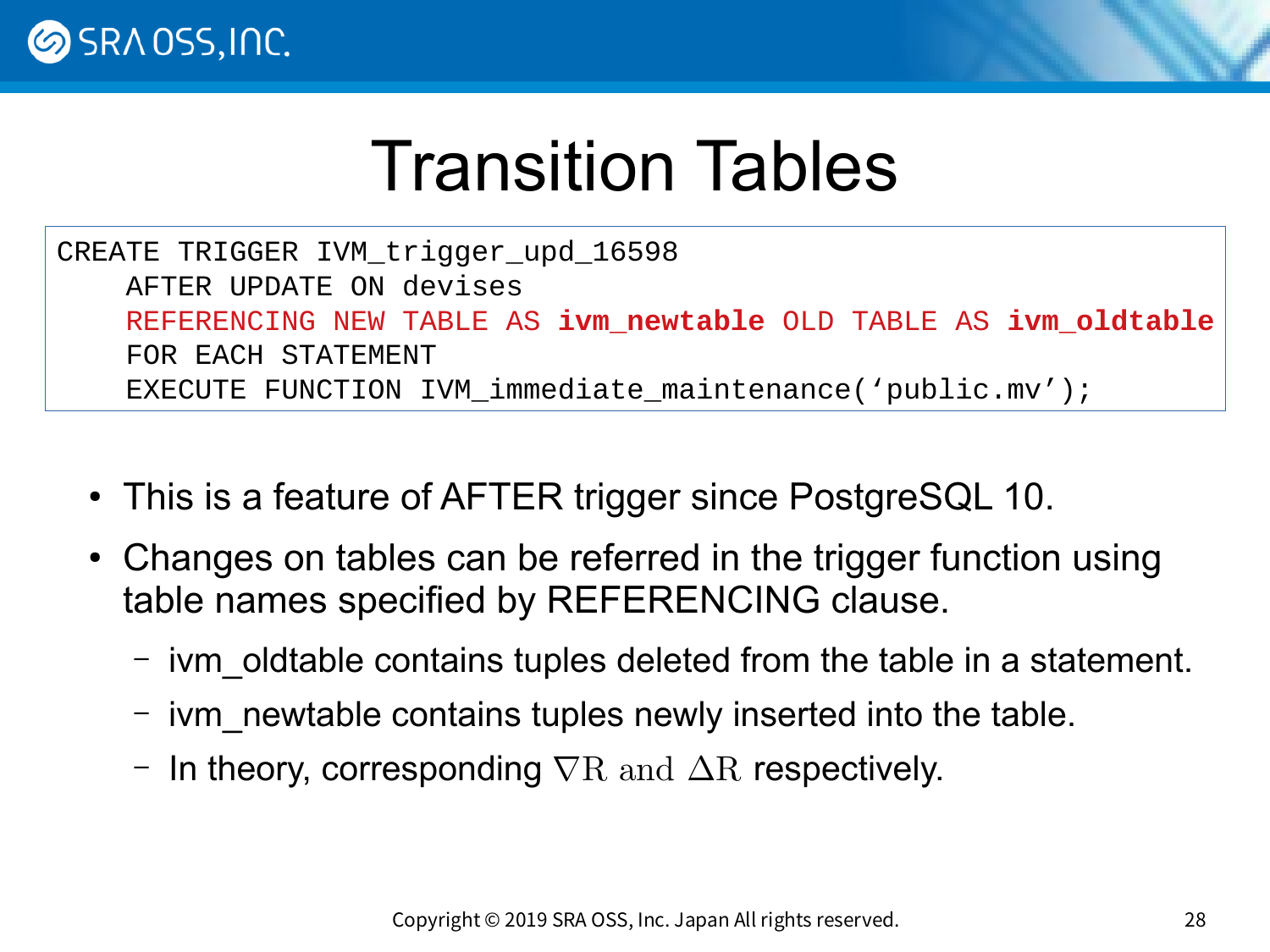#### **SRAOSS, INC.**

# Calculating Changes on Views

- Calculate the changes on the materialized view by:
	- Replacing the base table in the view definition query with the transition table.
	- Using count(\*) and GROUP BY to count the duplicity of tuples.
- The results are stored into temporary tables. (as  $\nabla V$  and  $\Delta V$ )

```
CREATE TEMPORARY TABLE tempname_old AS
     SELECT count(*) AS __ivm_count__, device_name, pid, price
     FROM ivm_oldtable d
     JOIN parts p
        ON d.pid = p.pid
    GROUP BY device name, pid, price;
```

```
Copyright © 2019 SRA OSS, Inc. Japan All rights reserved. 29
CREATE TEMPORARY TABLE tempname_new AS
     SELECT count(*) AS __ivm_count__, device_name, pid, price
     FROM ivm_newtable d
     JOIN parts p
        ON d.pid = p.pid
    GROUP BY device name, pid, price;
```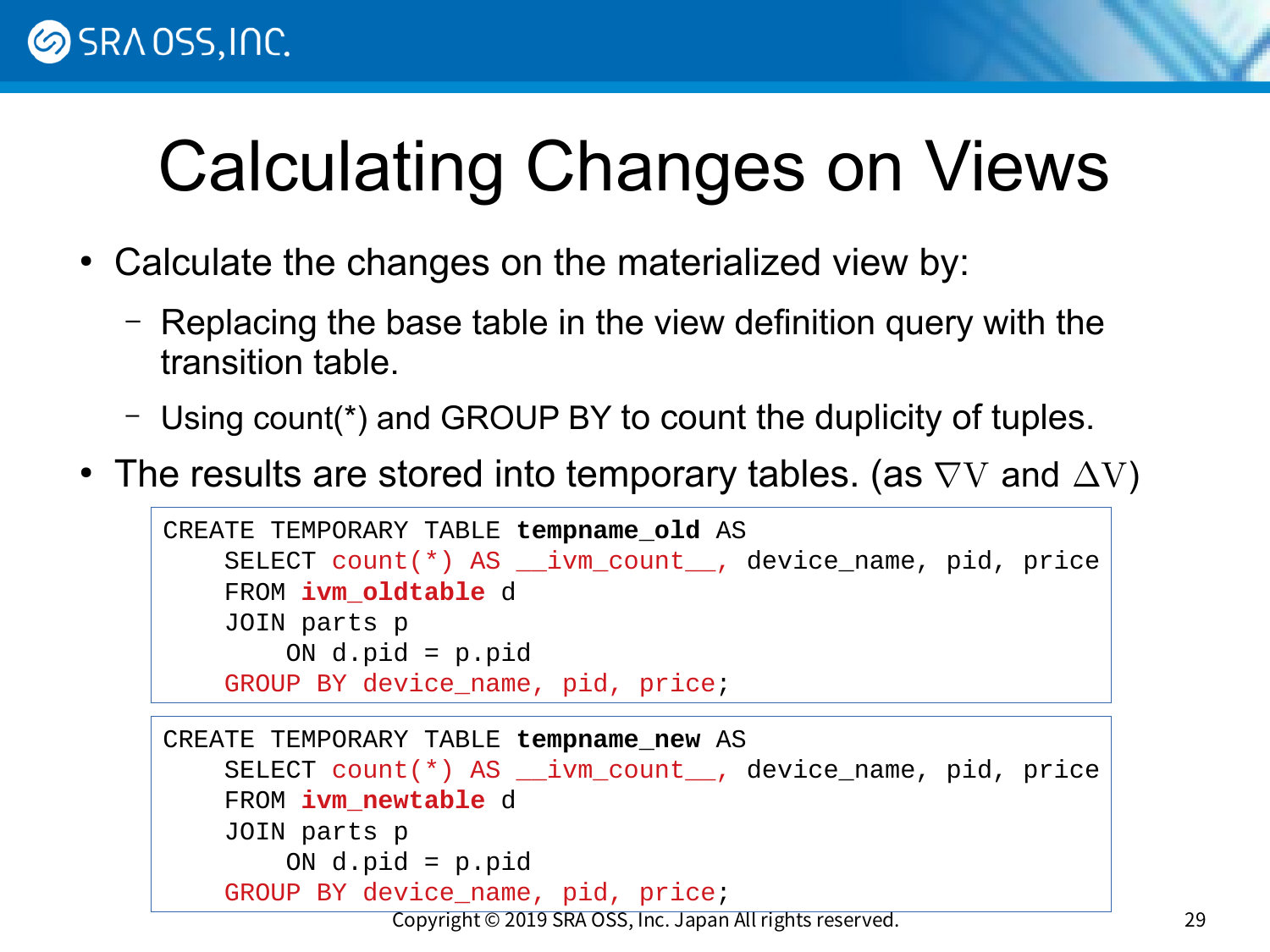# Applying Changes to View (1)

- The materialized view is updated by merging the calculated changes.
	- For each tuple in the change:
		- If the the corresponding tuple already exists, the value of ivm count column in the view is updated
		- Rather than executing DELETE or INSERT simply
	- When the values becomes zero, the corresponding tuple is deleted.
	- Using modifying CTE (WITH clause)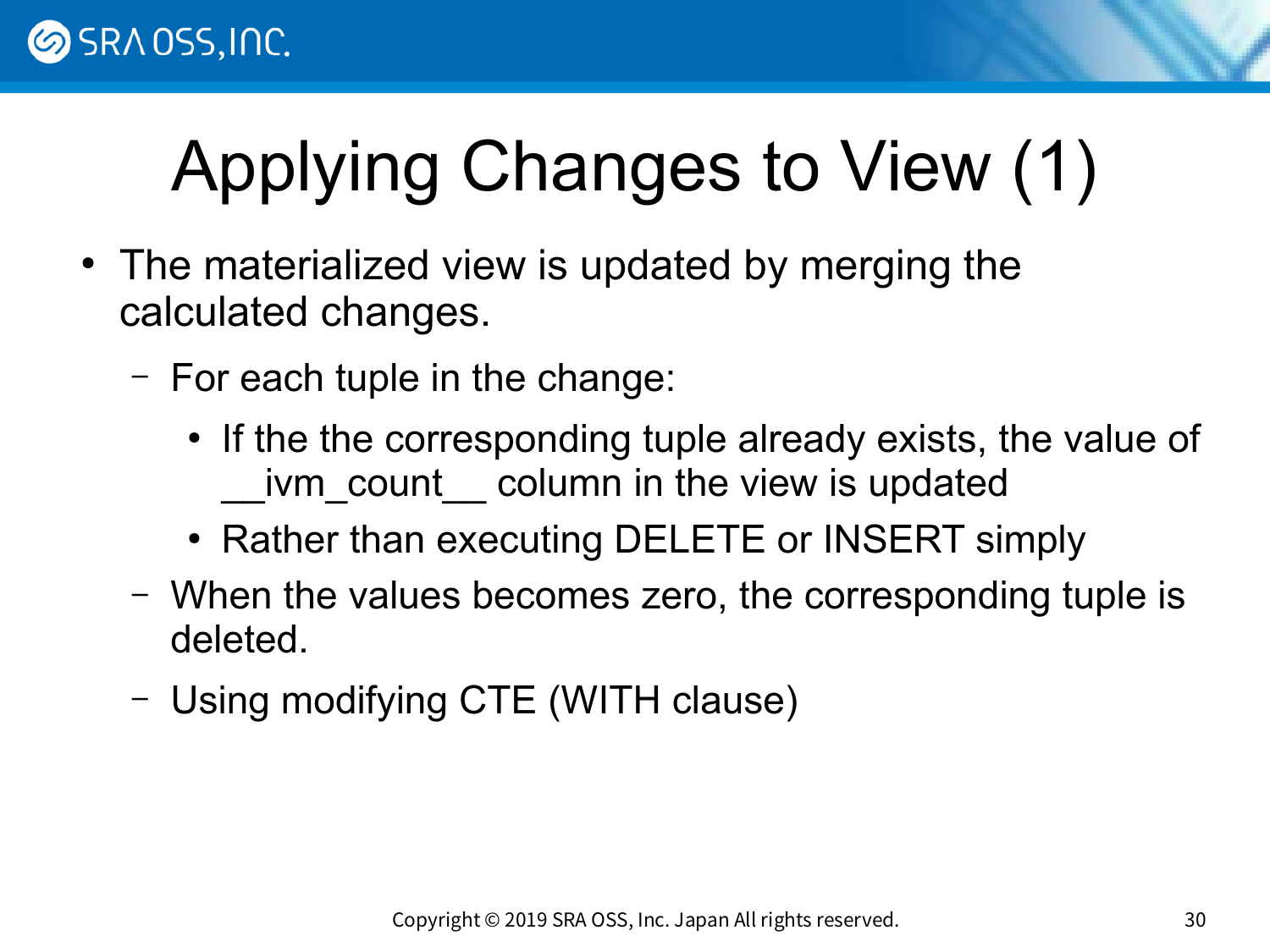# Applying Changes to View (2)

• Decrease ivm count, or delete an old tuple

```
WITH t AS (
  SELECT diff. ivm count,
        (diff. \text{ivm_count} = mv. \text{ivm_count}) AS for dlt,
         mv.ctid
   FROM matview_name AS mv, tempname_old AS diff
   WHERE (mv.device_name, mv.pid, mv.price)
               = (diff.device_name, diff.pid, diff.price)
),
updt AS (
   UPDATE mateview_name AS mv
     SET __ivm_count__ = mv.__ivm_count__ - t.__ivm_count__
     FROM t
    WHERE mv.ctid = t.ctid AND NOT for dlt
)
  DELETE FROM matview name AS mv
     USING t 
    WHERE mv.ctid = t.ctid AND for dlt;
```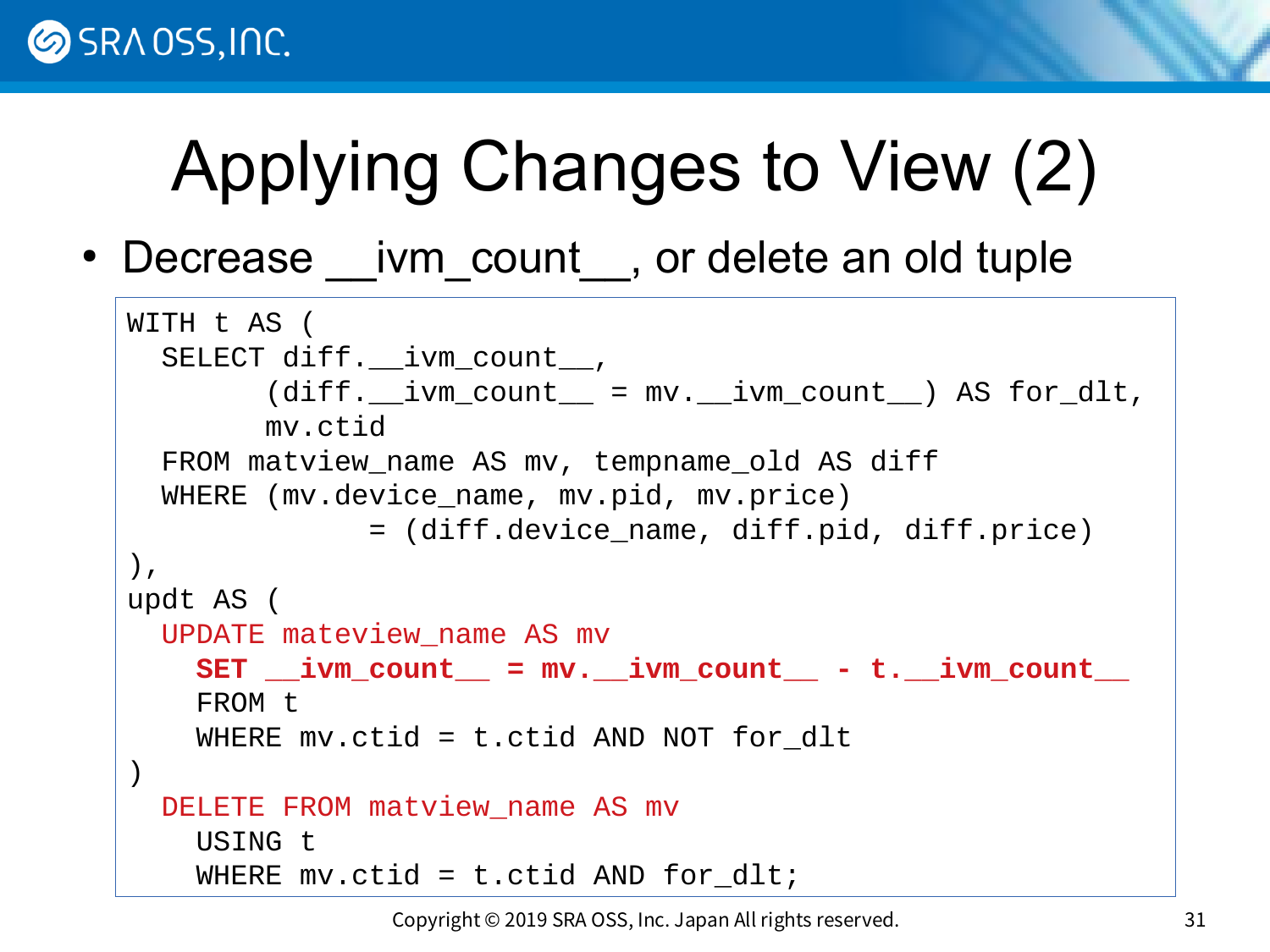

## Applying Changes to View (3)

• Increase \_\_ivm\_count, or Insert a new tuple

```
WITH updt AS (
   UPDATE matview_name AS mv
     SET __ivm_count__ = mv.__ivm_count__ + diff.__ivm_count__
    FROM temptable new AS diff
     WHERE (mv.device_name, mv.pid, mv.price)
               = (diff.device_name, diff.pid, diff.price)
   RETURNING diff.device_name, diff.pid, diff.price
)
   INSERT INTO matview_name
     (SELECT * FROM temptable_new AS diff 
        WHERE (diff.device_name, diff.pid, diff.pric)
          NOT IN (SELECT * FROM updt));
```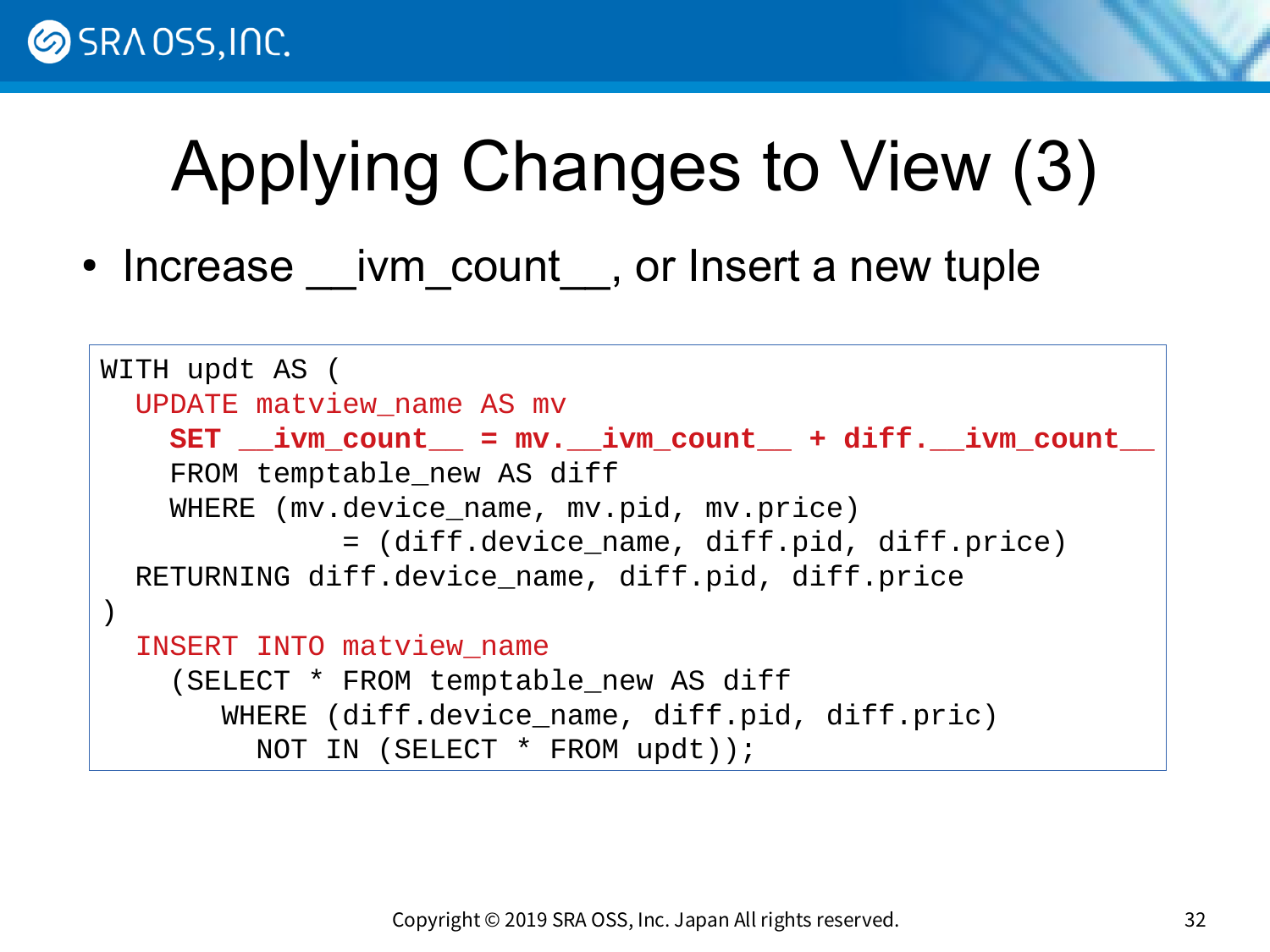## Access to materialized views

- When SELECT is issued for materialized views with IVM:
	- case 1: Defined with DISTINCT:
		- All columns (except to \_\_ivm\_count ) of each tuple are returned.
		- Duplicity of tuples are already eliminated by GROUP BY.
	- case 2: DISTINCT is not used:
		- Returns each tuple \_\_ivm\_count \_\_ times.
		- By rewriting the SELECT query to replace the view with a sub-query which joins the view and generate series function.

SELECT mv.\* FROM mv, generate\_series(1, mv.\_\_ivm\_count\_\_);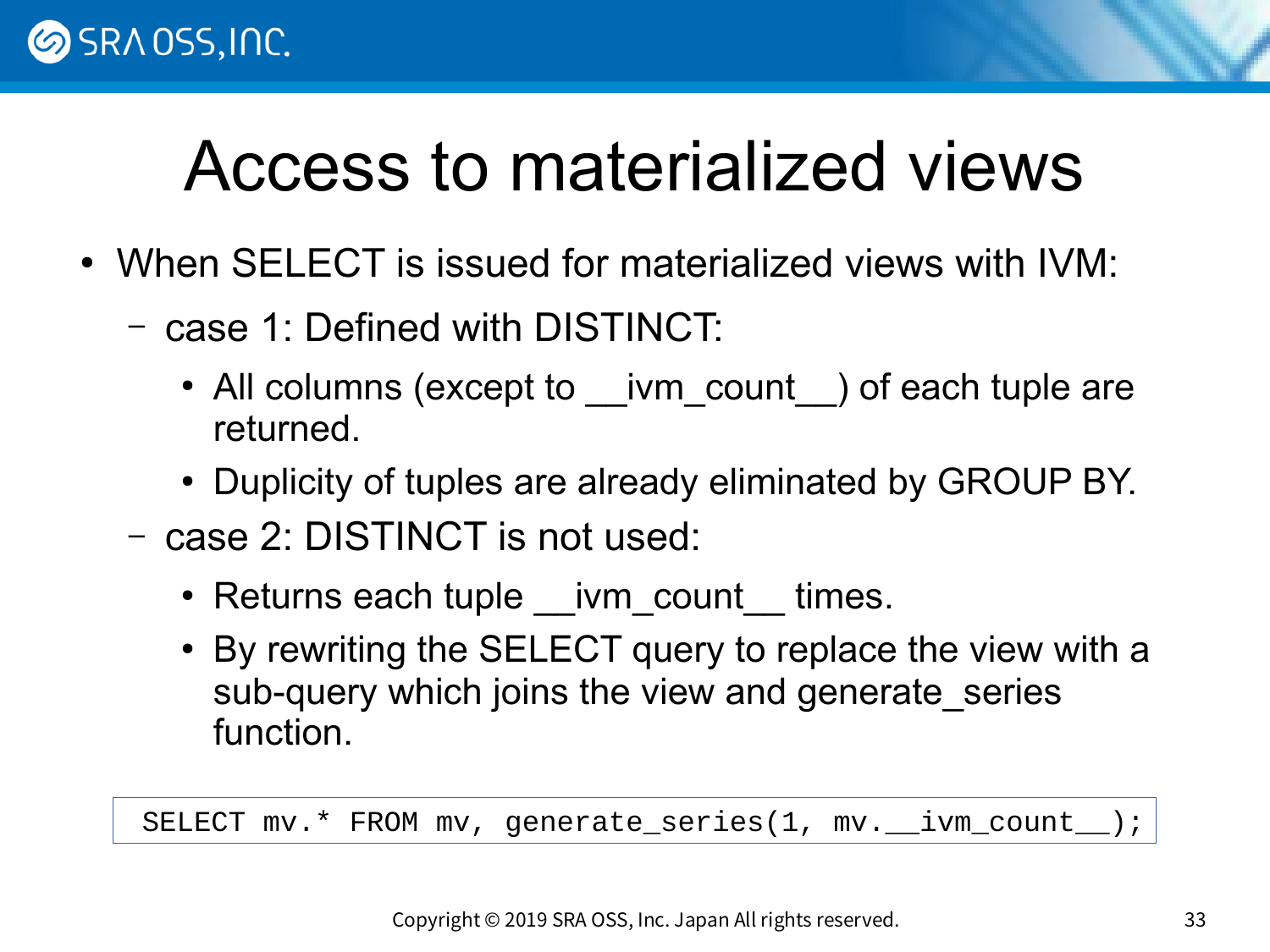

### Examples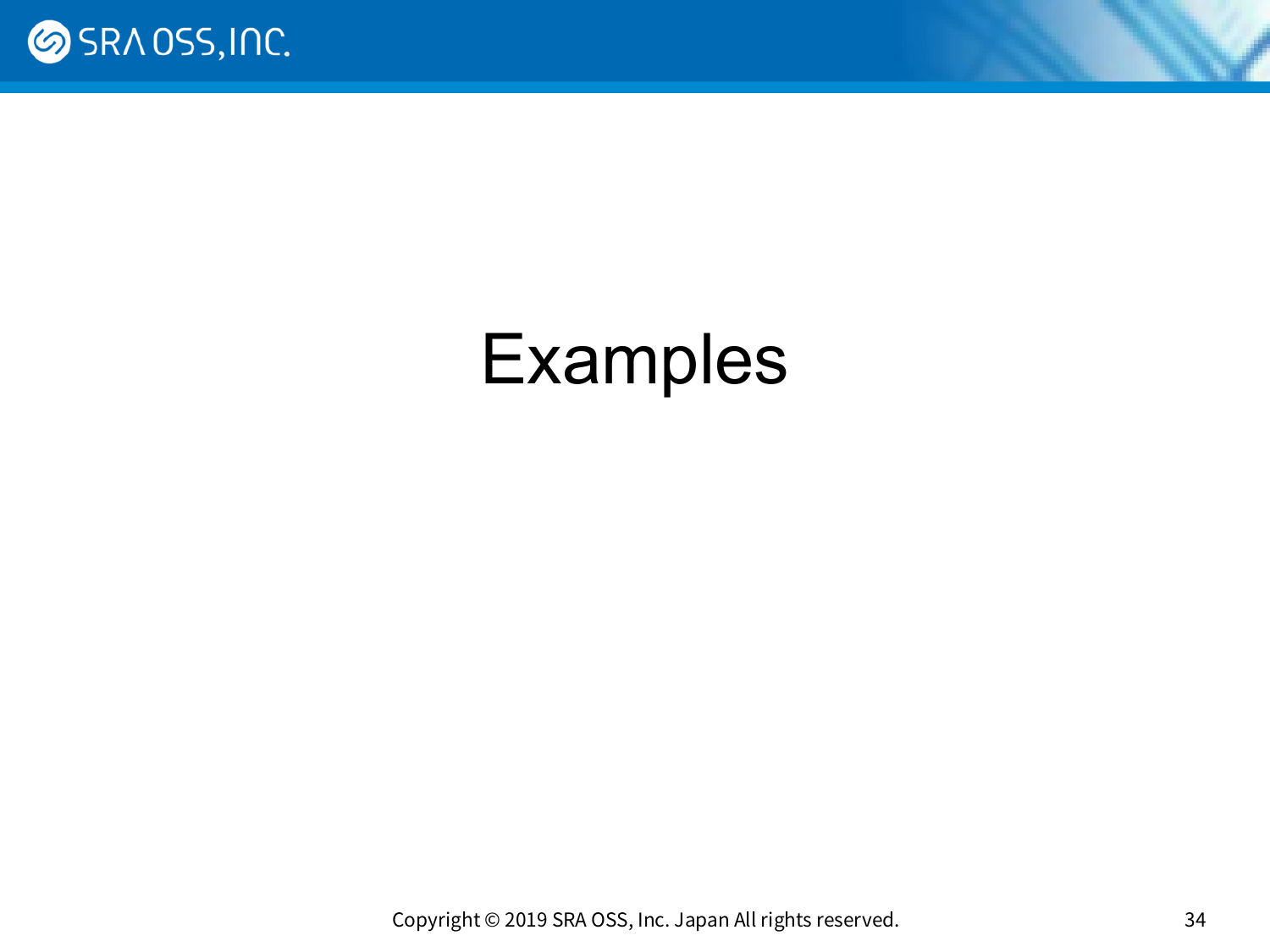

## Example 1

```
postgres=# CREATE INCREMENTAL MATERIALIZED VIEW m AS SELECT * FROM t0;
SELECT 3
postgres=# SELECT * FROM m;
 i 
---
 3
 2
 1
(3 rows)
postgres=# INSERT INTO t0 VALUES (4);
INSERT 0 1
postgres=# SELECt * FROM m;
 i 
---
 3
 2
 1
 4
(4 rows)
                                           Insert a tuple into the base table.
                                   Creating a materialized view with IVM option
      The view is automatically updated.
```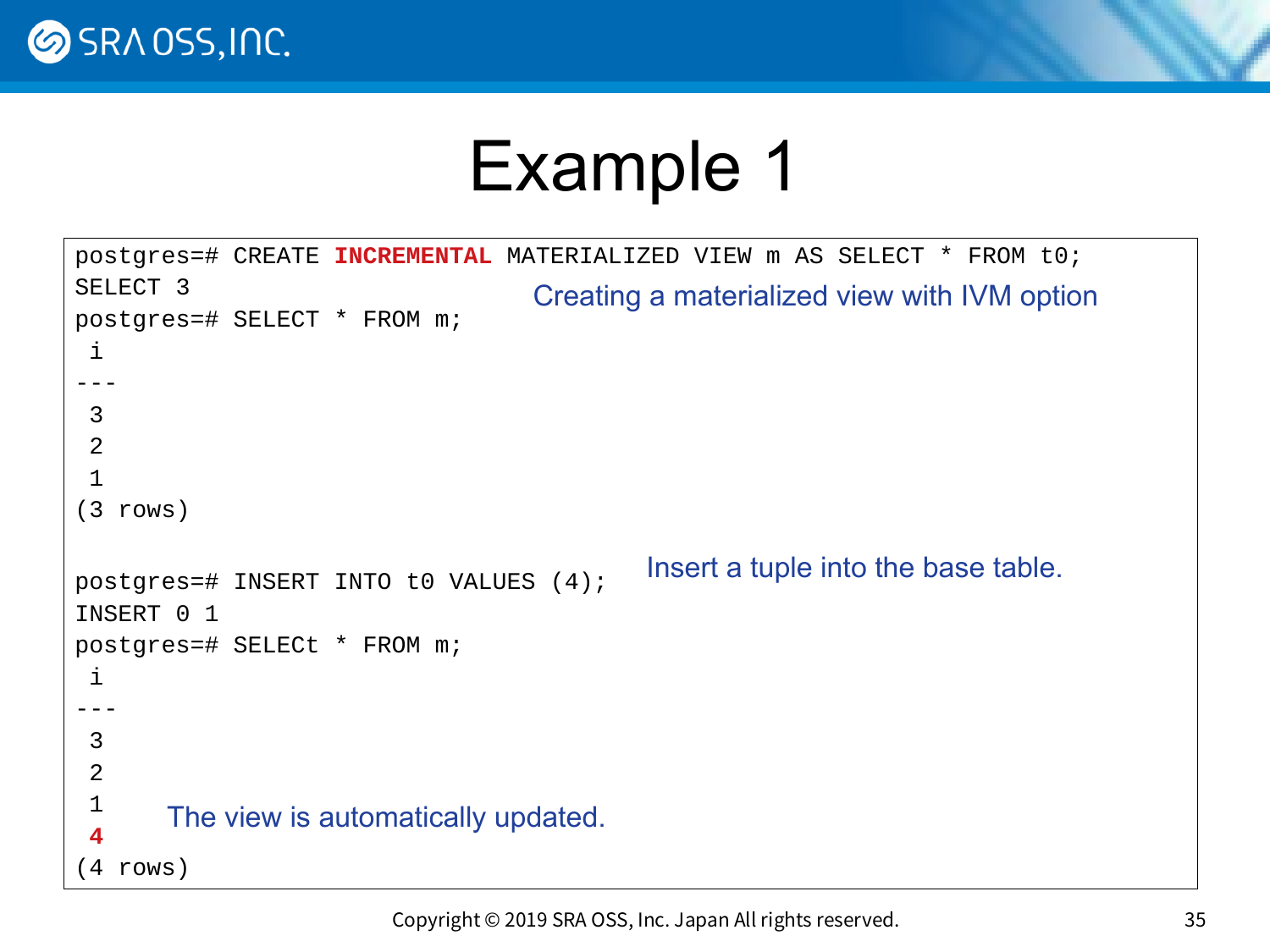

#### Example 2-1

```
postgres=# SELECT * FROM t1;
 id | t 
----+---
   1 | A
   2 | B
   3 | C
   4 | A
(4 rows)
postgres=# CREATE INCREMENTAL MATERIALIZED VIEW m1 AS SELECT t FROM t1;
SELECT<sub>3</sub>
postgres=# SELECT * FROM m1;
 t 
---
 A
 A
 C
 B
(4 rows)
            Creating a materialized view with tuple duplicates
```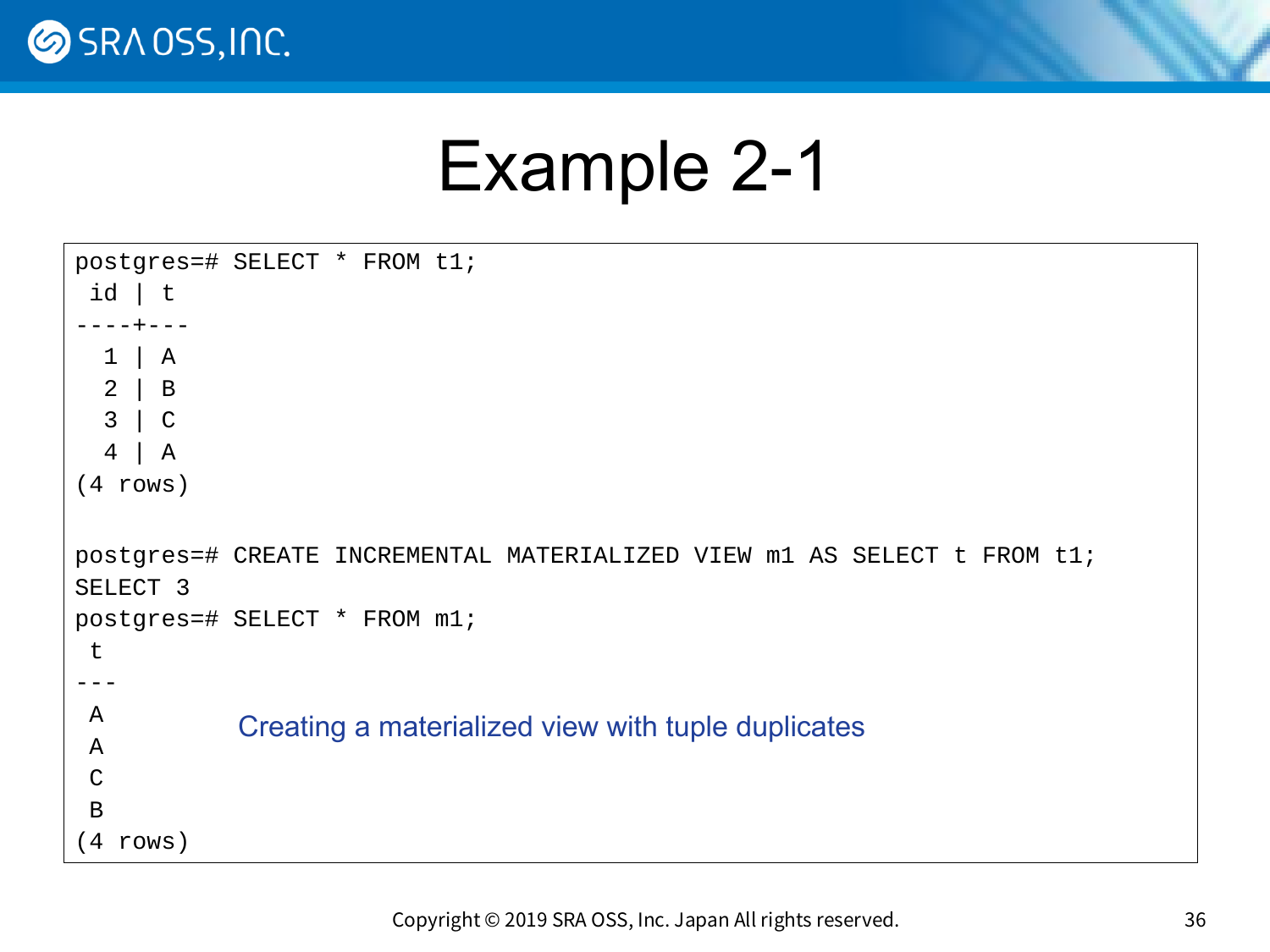

## Example 2-2

```
postgres=# INSERT INTO t1 VALUES (5, 'B');
INSERT 0 1
postgres=# DELETE FROM t1 WHERE id IN (1,3);
DELETE 2
postgres=# SELECT * FROM m1;
 t 
---
 B
 B
 A
(3 rows)
                       Before:
                       t 
                       ---
                        A
                        A
                        C
                        B
                       (4 rows)
         The view with tuple duplicates is correctly updated.
                                                       Inserting (5,B) into
                                                       and deleting (1, A), (3, C) from
                                                      the base table.
```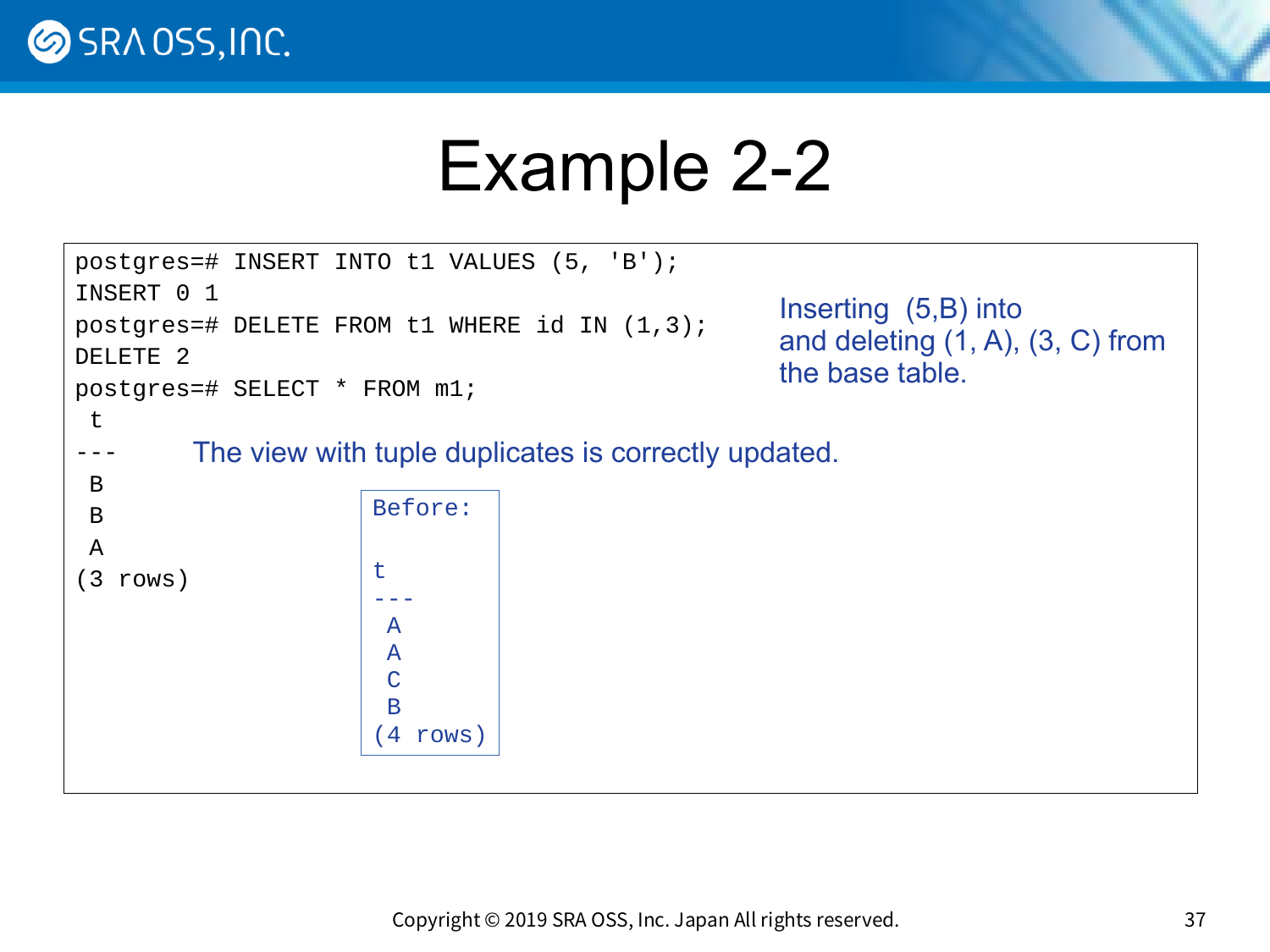

## Example 3

| $postgress = # SELECT *$ , $\_ivm_count$ FROM $m1$ ;                   |                                                     |  |  |  |
|------------------------------------------------------------------------|-----------------------------------------------------|--|--|--|
| $t$   $_{i}$ ivm_count $_{i}$                                          |                                                     |  |  |  |
| - - - <del>+</del> - - - - - - - - - - - - - - -                       | ivm count column is invisible for users             |  |  |  |
| B  <br>$\overline{2}$                                                  | when "SELECT * FROM " is issued,                    |  |  |  |
| $\overline{\mathbf{2}}$<br>$B \mid$                                    |                                                     |  |  |  |
| $\overline{1}$<br>$\mathsf{A}$                                         |                                                     |  |  |  |
| $(3 \text{ rows})$                                                     | but users can see this by specifying it explicitly. |  |  |  |
| postgres=# EXPLAIN SELECT * FROM m1;<br>QUERY PLAN                     |                                                     |  |  |  |
| Nested Loop $(cost=0.0061.03 rows=3000 width=2)$                       |                                                     |  |  |  |
| $\text{->}$ Seq Scan on m1 mv (cost=0.001.03 rows=3 width=10)          |                                                     |  |  |  |
| -> Function Scan on generate_series (cost=0.0010.00 rows=1000 width=0) |                                                     |  |  |  |
| $(3 \text{ rows})$                                                     |                                                     |  |  |  |
|                                                                        | The internal usage of generate series               |  |  |  |
|                                                                        | function is visible in the EXPLAIN result.          |  |  |  |
|                                                                        |                                                     |  |  |  |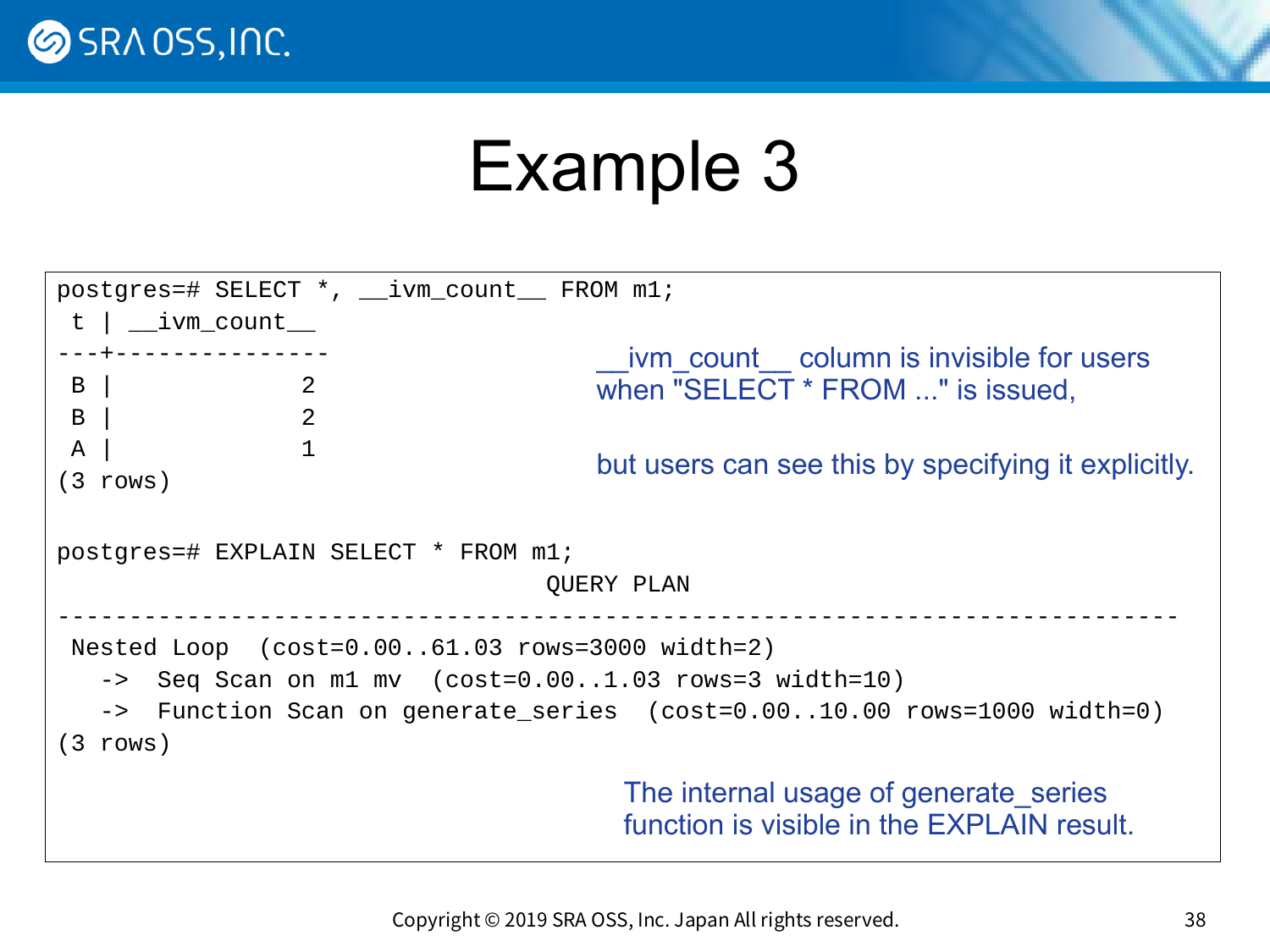#### **SRAOSS, INC.**

# Simple Performance Evaluation (1)

• Materialized views of a simple join using pgbench tables: Scale factor of pgbench: 100

```
CREATE MATERIALIZED VIEW mv normal AS
         SELECT aid, bid, abalance, bbalance
         FROM pgbench_accounts JOIN pgbench_branches 
USING (bid)
        WHERE abalance > 0 OR bbalance > 0;
```

```
CREATE INCREMENTAL MATERIALIZED VIEW mv_ivm AS
         SELECT aid, bid, abalance, bbalance
         FROM pgbench_accounts JOIN pgbench_branches 
USING (bid)
        WHERE abalance > 0 OR bbalance > 0;
```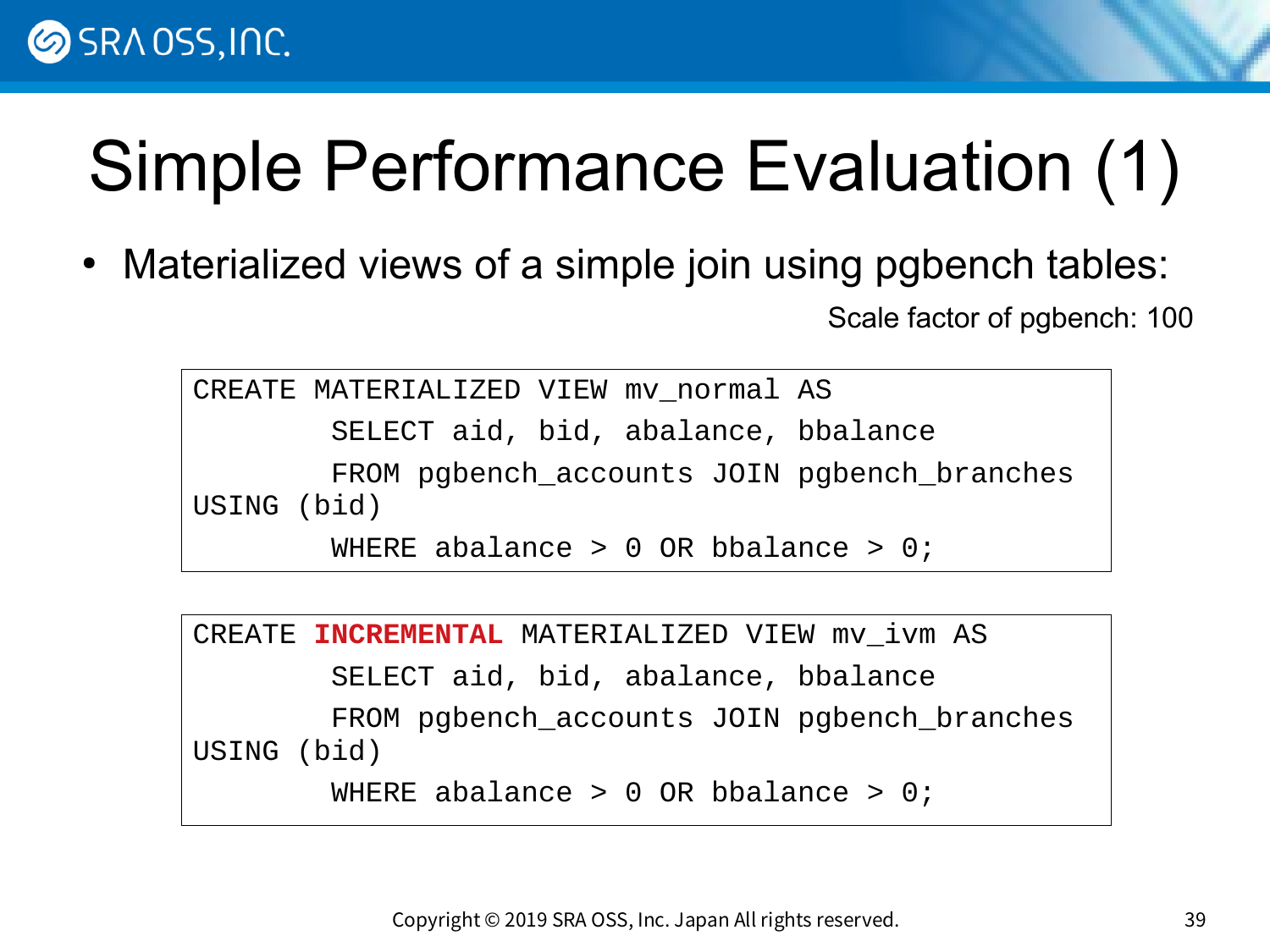## Simple Performance Evaluation (2)

```
test=# REFRESH MATERIALIZED VIEW mv_normal ;
REFRESH MATERIALIZED VIEW
Time: 11210.563 ms (00:11.211)
test=# CREATE INDEX on mv_ivm (aid,bid);
CREATE INDEX
test=# SELECT * FROM mv ivm WHERE aid = 1;
 aid | bid | abalance | bbalance 
-----+-----+----------+----------
  1 | 1 | 10 | 10
(1 row)Time: 2.498 ms
test=# UPDATE pgbench_accounts SET abalance = 1000 WHERE aid = 1;
UPDATE 1
Time: 18.634 ms
test=# SELECT * FROM mv ivm WHERE aid = 1;
 aid | bid | abalance | bbalance 
-----+-----+----------+----------
   1 | 1 | 1000 | 10
(1 row)Creating an index on mv_ivm
                                             The standard REFRESH of mv_normal 
                                             took more than 10 seconds.
                                   Updating a tuple in pgbench accounts took 18ms.
                                    mv_ivm was updated automatically and correctly.
```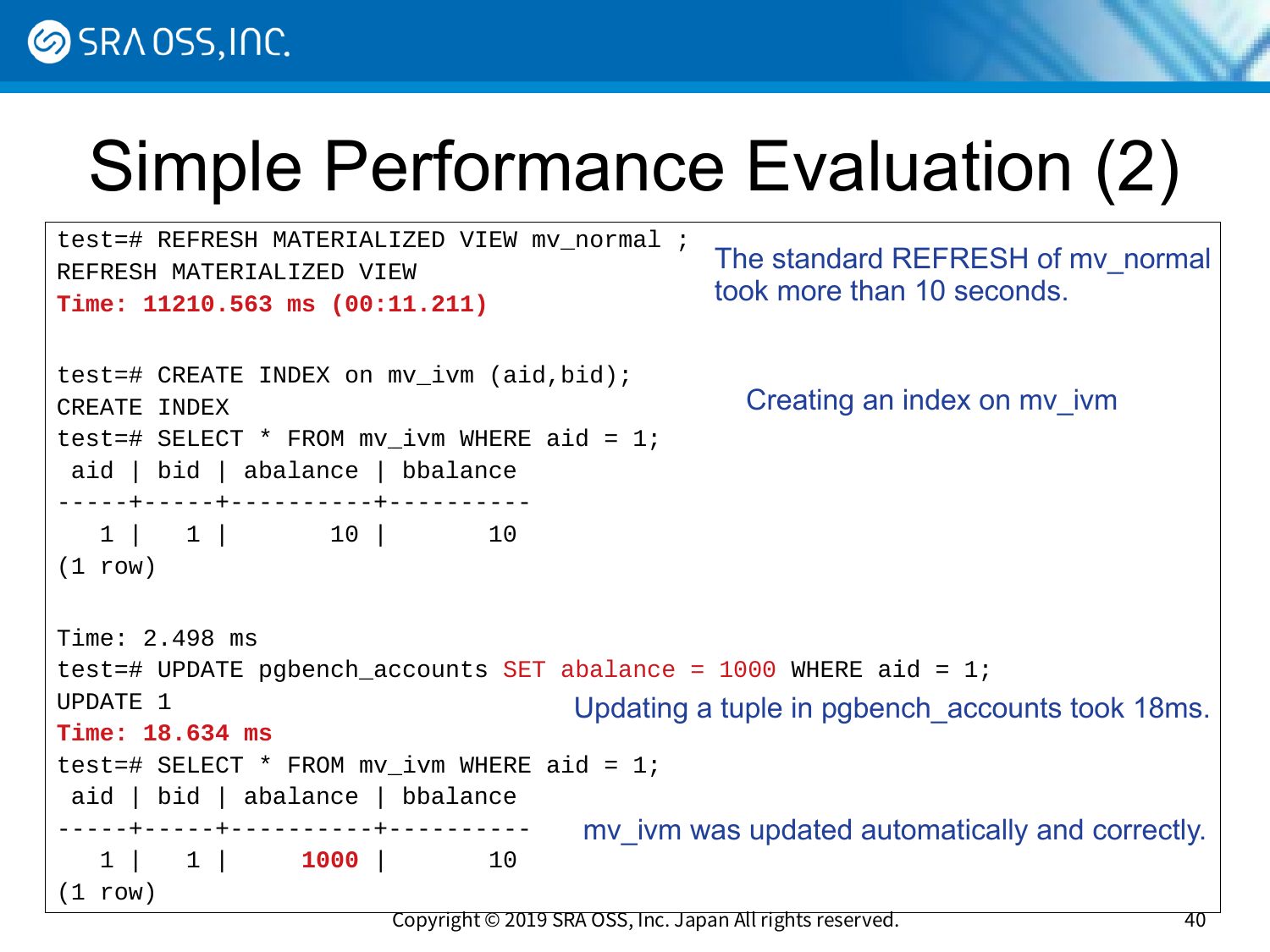## Simple Performance Evaluation (3)

test=# DROP INDEX mv ivm aid bid idx ; DROP INDEX Time: 10.613 ms

```
test=# UPDATE pgbench_accounts SET abalance = 2000 WHERE aid = 1;
UPDATE 1
```
**Time: 3931.274 ms (00:03.931)**

However, if there are not indexes on mv\_ivm, it took about 4 sec.

Although this is faster than normal REFRESH, appropriate indexes are needed on materialized views for efficient IVM.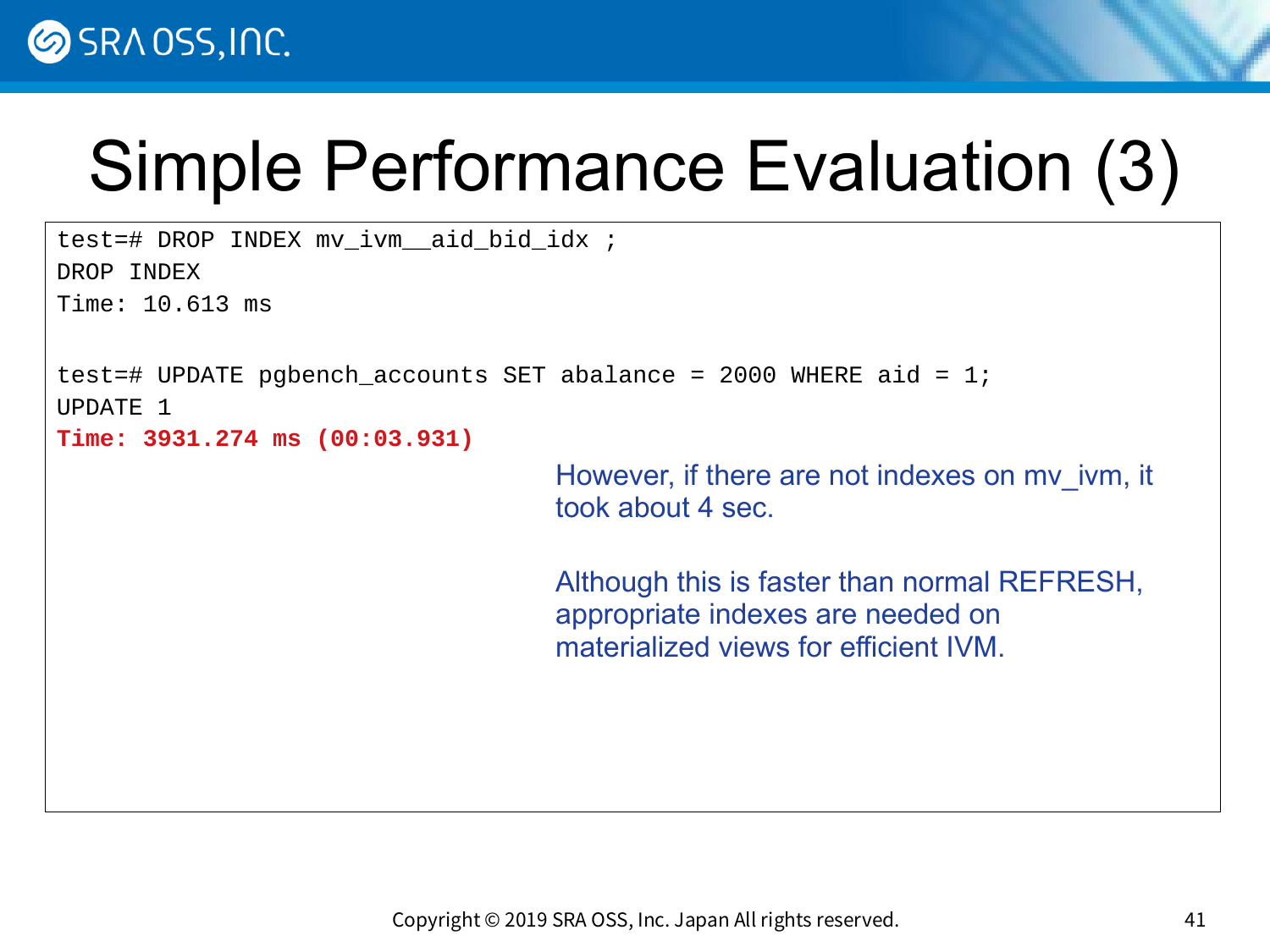

## Current Restrictions

- Supported:
	- selection, projection, inner join, DISTINCT
- Not supported:
	- Aggregation and GROUP BY
	- Self-join, sub-queries, OUTER JOIN, CTE, window functions
	- Set operations (UNION, EXCEPT, INTERSECT)

I plan to deal with some aggregations by the first release.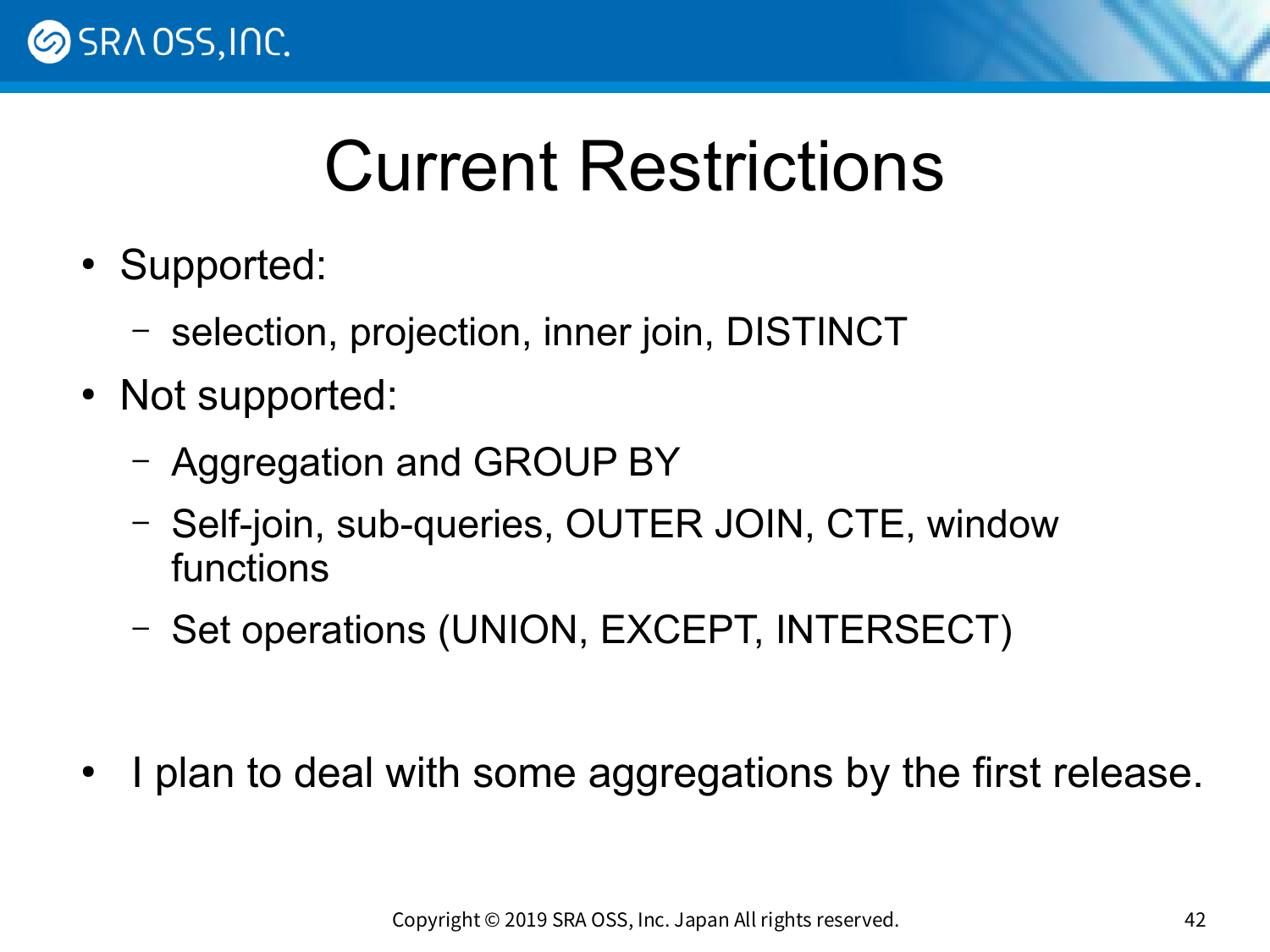# Timing of View Maintenance

- Currently, only Immediate Maintenance is supported:
	- Materialized views are updated immediately when a base table is modified.
- **Deferred Maintenance:** 
	- Materialized views are updated after the transaction, for example, by the user command like REFRESH.
	- Need to implement a mechanism to maintain "logs" for recording changes of base tables and another algorithm to update materialized views.
- There could be another implementation of Immediate Maintenance
	- Materialized views are updated at the end of a transaction that modified base tables, rather than in AFTER trigger.
	- Needs "logs" mechanism as well as Deferred.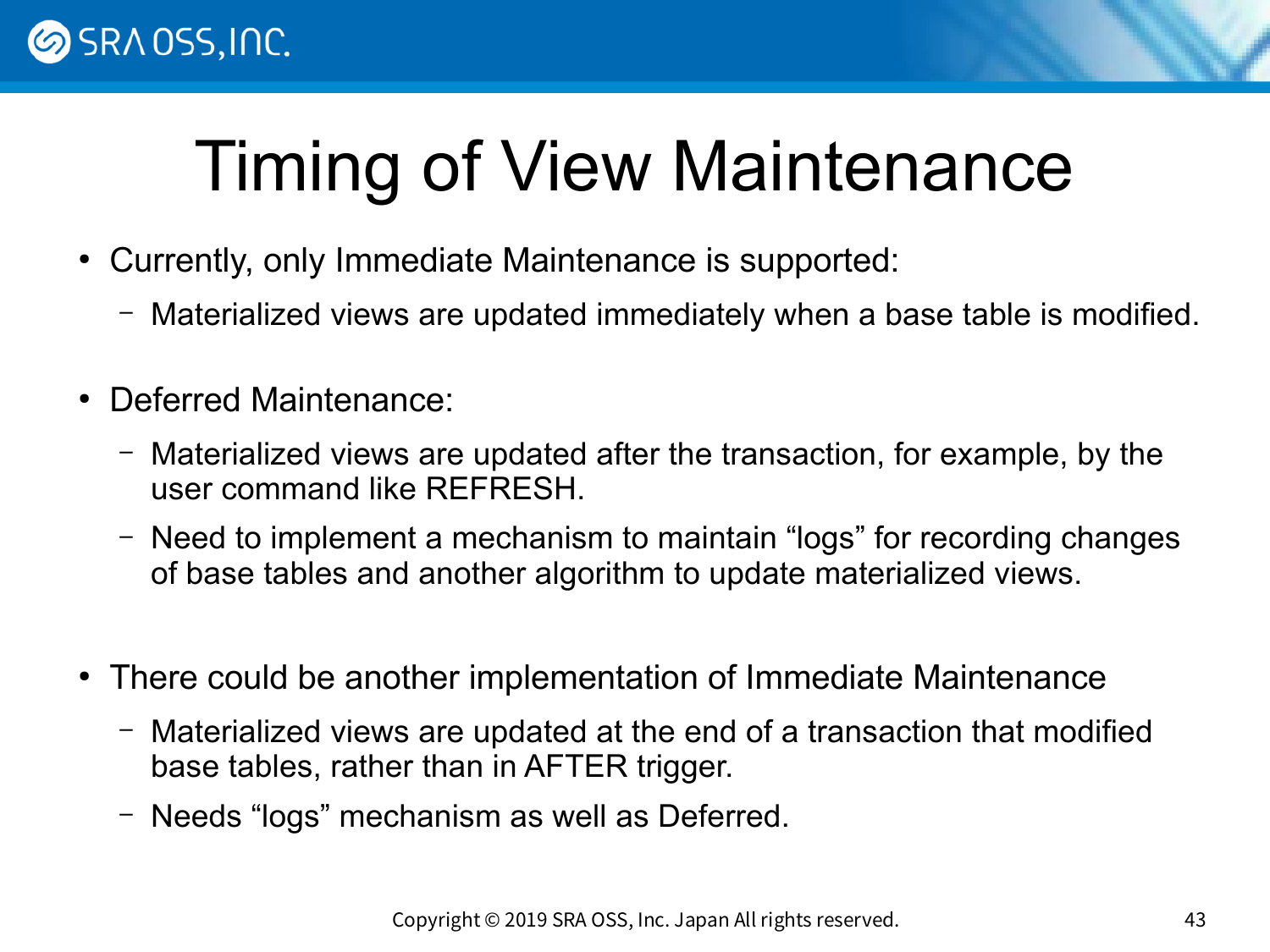## About counting algorithm

- "\_\_ivm\_count\_" is treated as a special column name.
	- Maybe this name has to be inhibited in user tables.
	- Is it acceptable to use such columns for IVM, or is there other better way?
- generate series function is used when materialized views with tuple duplicates is accessed:
	- We can make a new set returning function instead of generate series.
	- Performance issues:
		- Planner's estimation of rows number is wrong.
		- The cost of join with this function could be high.

 $\rightarrow$  We might have to add a new plan node for IVM matrialized views rather than using a set returning function.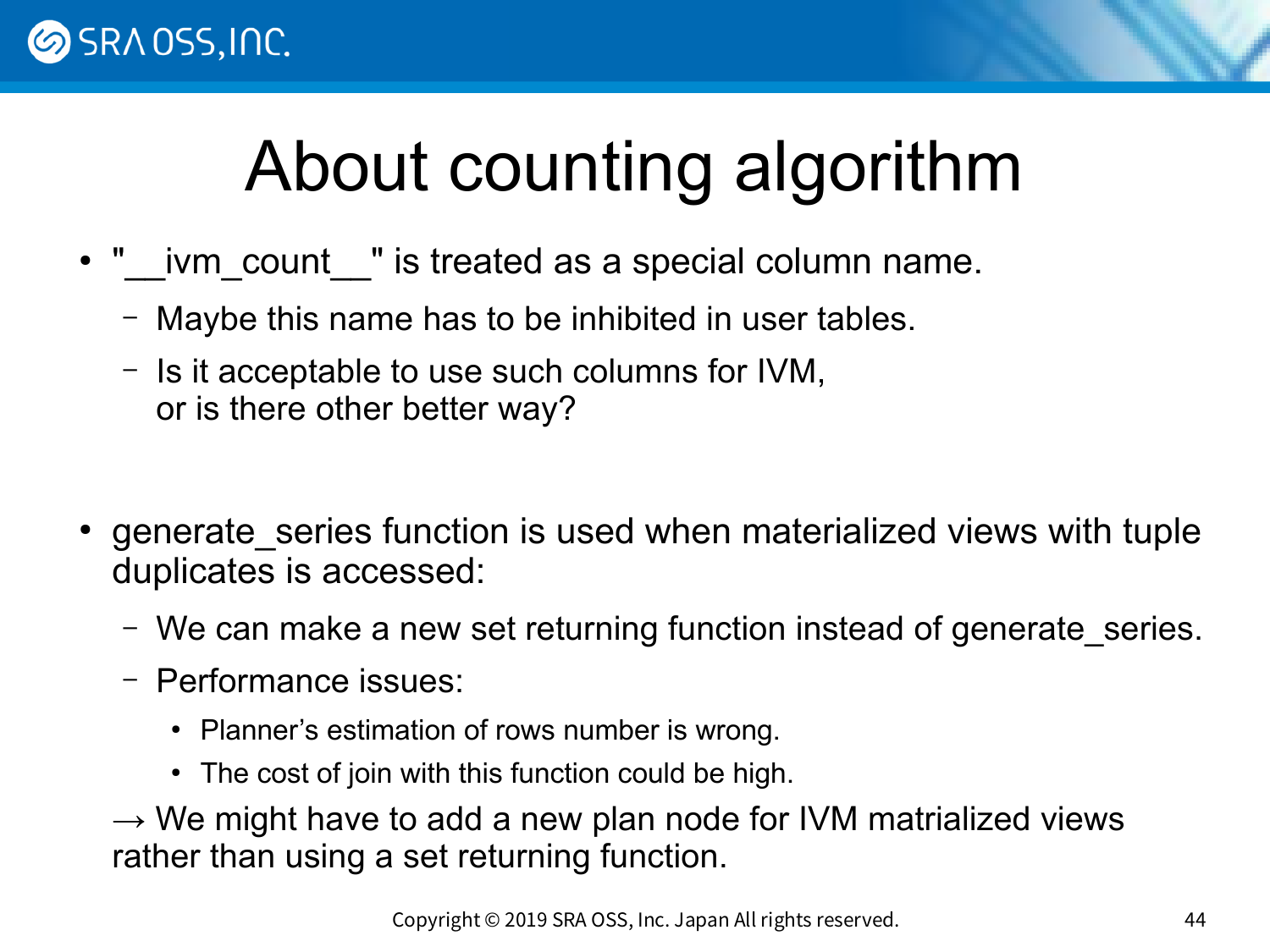

#### Other issues

- Concurrent transactions
	- When concurrent transactions modify base tables under the same materialized view, lock waiting and race condition could occur.
	- Need more investigation
- Optimization
	- "counting" is unnecessary if a view doesn't have DISTINCT or duplicates.
	- When overhead of IVM is higher than normal REFRESH, we should use the latter.
		- Using cost estimated by optimizer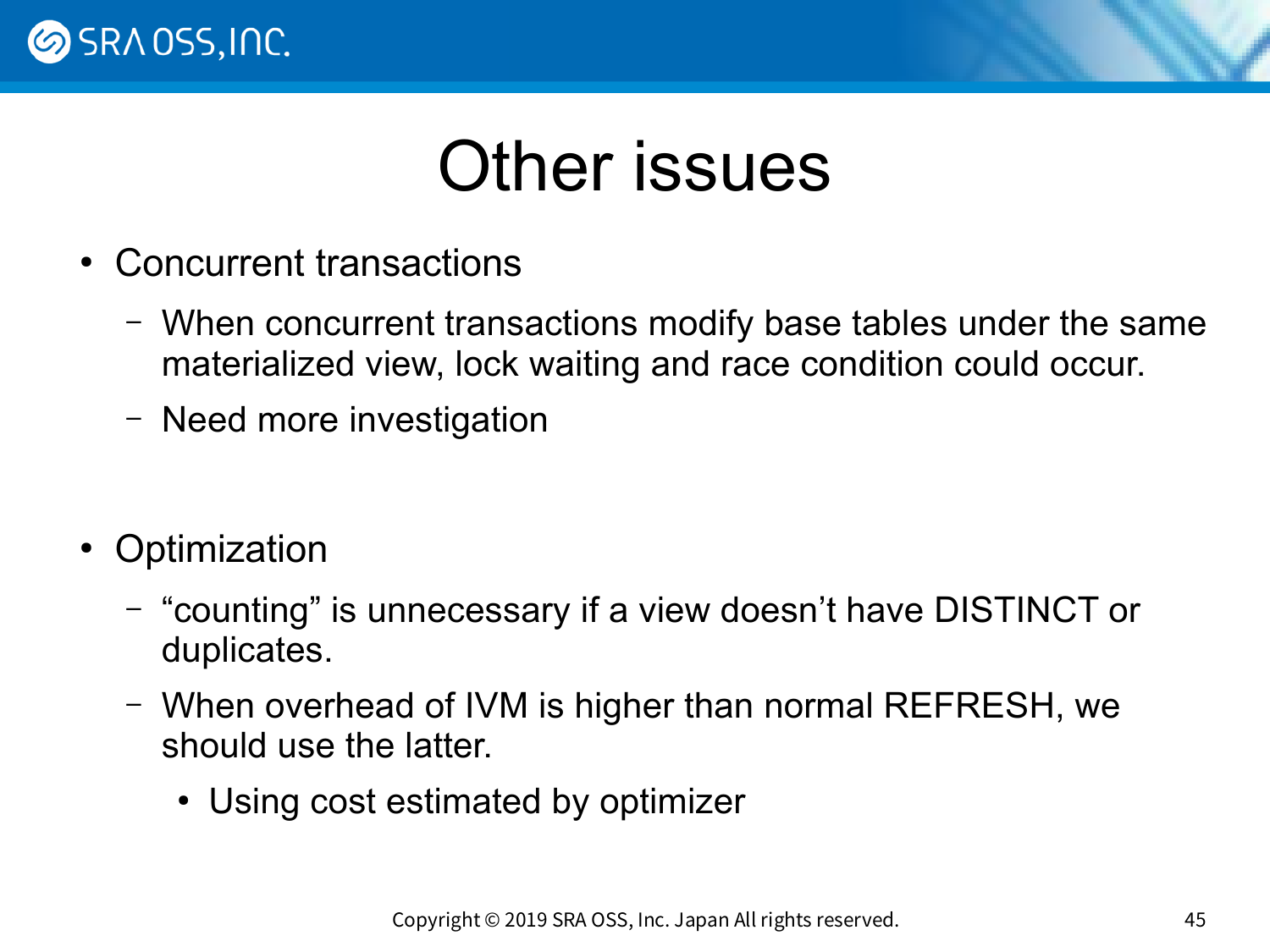

## Summary

- Our implementation of IVM on PostgreSQL
	- Immediate View Maintenance using AFTER trigger
	- Views with tuple duplicates or DISTINCT
		- counting algorithm
- $\bullet$  To do:
	- Aggregation and GROUP BY (for the first release of IVM)
	- Deferred Maintenance
	- Concurrent transaction issues
	- Optimizations
- Working-in-Progress patch has been submitted to pgsql-hackers
	- Subject: Implementing Incremental View Maintenance